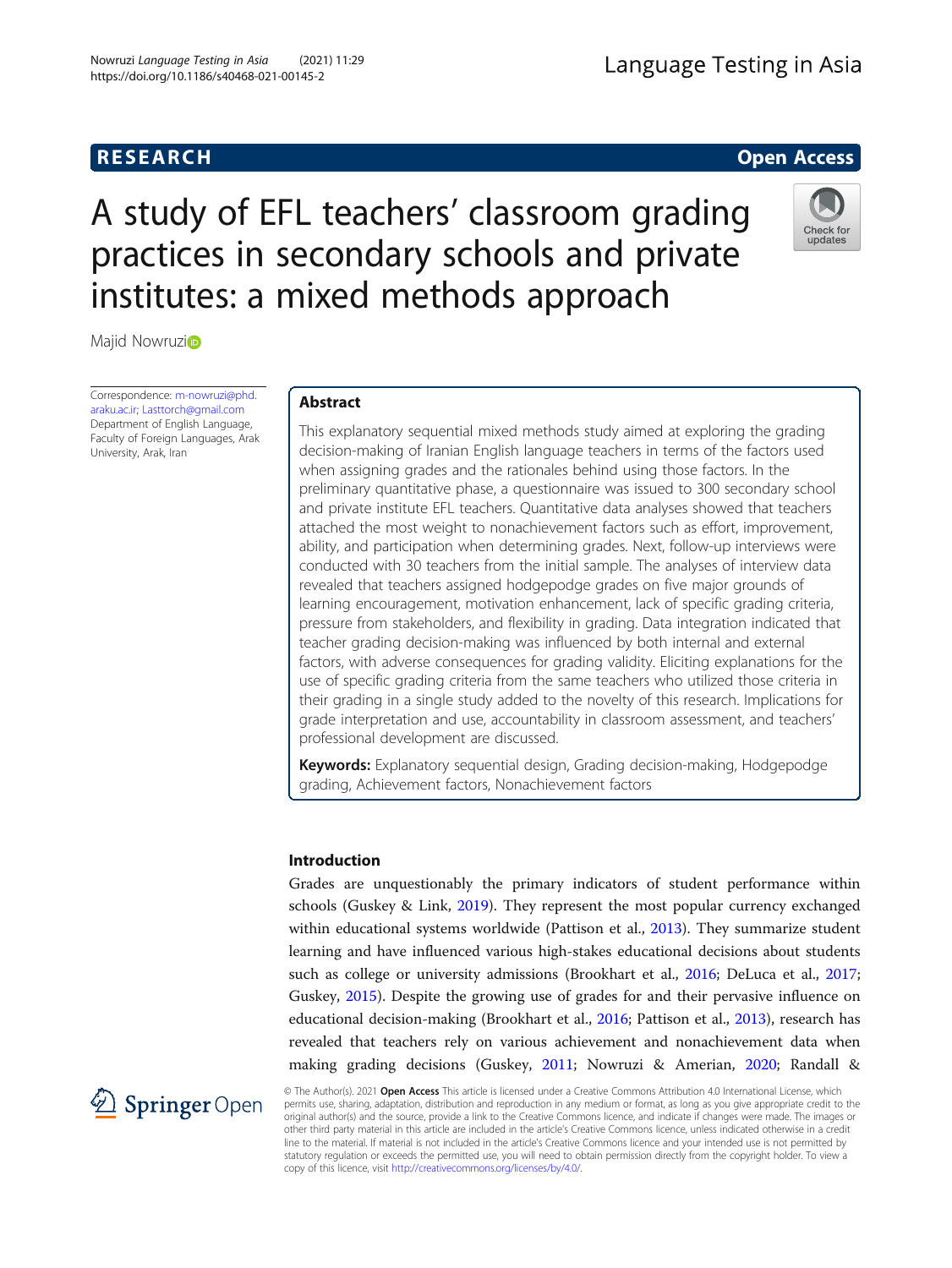Engelhard, [2009](#page-21-0), [2010;](#page-21-0) Yesbeck, [2011\)](#page-21-0). Doubts and concerns about ineffective grading practices and conflated grades have increasingly been expressed by teachers, parents, educational administrators, and researchers (Baird, [2013;](#page-20-0) Black & William, [1998;](#page-20-0) Brookhart, [2004](#page-20-0), [2013;](#page-20-0) Guskey & Bailey, [2001;](#page-21-0) Smaill, [2013\)](#page-21-0). It has been argued that using various sources of evidence contributes to the multidimensionality of grades and complicates the meanings they convey (Cross & Frary, [1999](#page-20-0)).

The vast majority of grading research reveals that, contrary to the measurement community's recommendations to grade on achievement only (Airasian, [2000](#page-20-0); Stiggins, [2001](#page-21-0)), teachers base grades on ancillary traits of achievement such as effort, participation, ability, improvement, behavior, personality traits, and work habits (Brookhart et al., [2016](#page-20-0); Cizek, [1996](#page-20-0); Duncan & Noonan, [2007](#page-20-0); Guskey, [2011;](#page-20-0) Guskey & Link, [2019](#page-21-0); McMillan, [2001;](#page-21-0) McMillan et al., [2002;](#page-21-0) Nowruzi & Amerian, [2020](#page-21-0); Randall & Engelhard, [2009](#page-21-0), [2010](#page-21-0); Stiggins et al., [1989;](#page-21-0) Sun & Cheng, [2013](#page-21-0); Svennberg et al., [2014](#page-21-0); Yesbeck, [2011\)](#page-21-0). Previous research also documented that academic knowledge contributed only marginally to the grade assigned (Bowers, [2011;](#page-20-0) Brennan et al., [2001](#page-20-0); Linn, [2000](#page-21-0); Willingham et al., [2002](#page-21-0); Woodruff & Ziomek, [2004\)](#page-21-0). Likewise, Cizek [\(1996\)](#page-20-0) states that even though "grades continue to be relied upon to communicate important information about [academic] performance and progress … they probably don't" (p. 104).

Although Iranian EFL teachers' grades are ultimately transformed into report card grades that impact students' university admissions and career opportunities, the nature of these grades has long remained unknown. The problem is that it is unclear to what extent grades that are presumed by all stakeholders to represent academic performance are, in reality, based on academic factors. More importantly, Iranian EFL teachers' reasons for assigning hodgepodge grades have not been explored, an issue that perpetuates the troubles with classroom assessment and problematizes the validity of teacherassigned grades.

Studying teachers' grading practices has particularly significant implications in the Iranian context considering the socially accepted role of grades and the lasting influences they have on students' educational lives and parents' perceptions of academic achievement. Extensive grade-based instructional decision-making by Iranian instructors on a daily basis, on the one hand, and concerns about what a grade represents, on the other hand, highlight the significance of researching grading in the under-studied Iranian setting. Although investigating EFL teachers' grading practices is still in its infancy (Brindley, [2007](#page-20-0); Rea-Dickins, [2004](#page-21-0)), little is known about Iranian EFL teachers' grading decision-making. Thus, conducting this study can be an effort to bridge the gap in the literature about the scarcity of cross-cultural grading research expressed by Brookhart et al. [\(2016\)](#page-20-0). Likewise, the results of keyword searches in scholarly search engines such as Eric, Google Scholar, and tandfonline indicated that very limited studies addressed Iranian teachers' classroom assessment practices. Of these, studies that centered on Iranian English language teachers' grading practices utilizing a mixed methods design were almost nonexistent.

The purpose of this explanatory sequential mixed methods study (Creswell & Plano Clark, [2018](#page-20-0)) was to gain understanding of the factors that Iranian EFL secondary school and private institute teachers considered when assigning grades. Specifically, the quantitative phase of this study aimed at unpacking the grading criteria that teachers utilized in determining grades, while the qualitative phase sought to explore, in more depth, the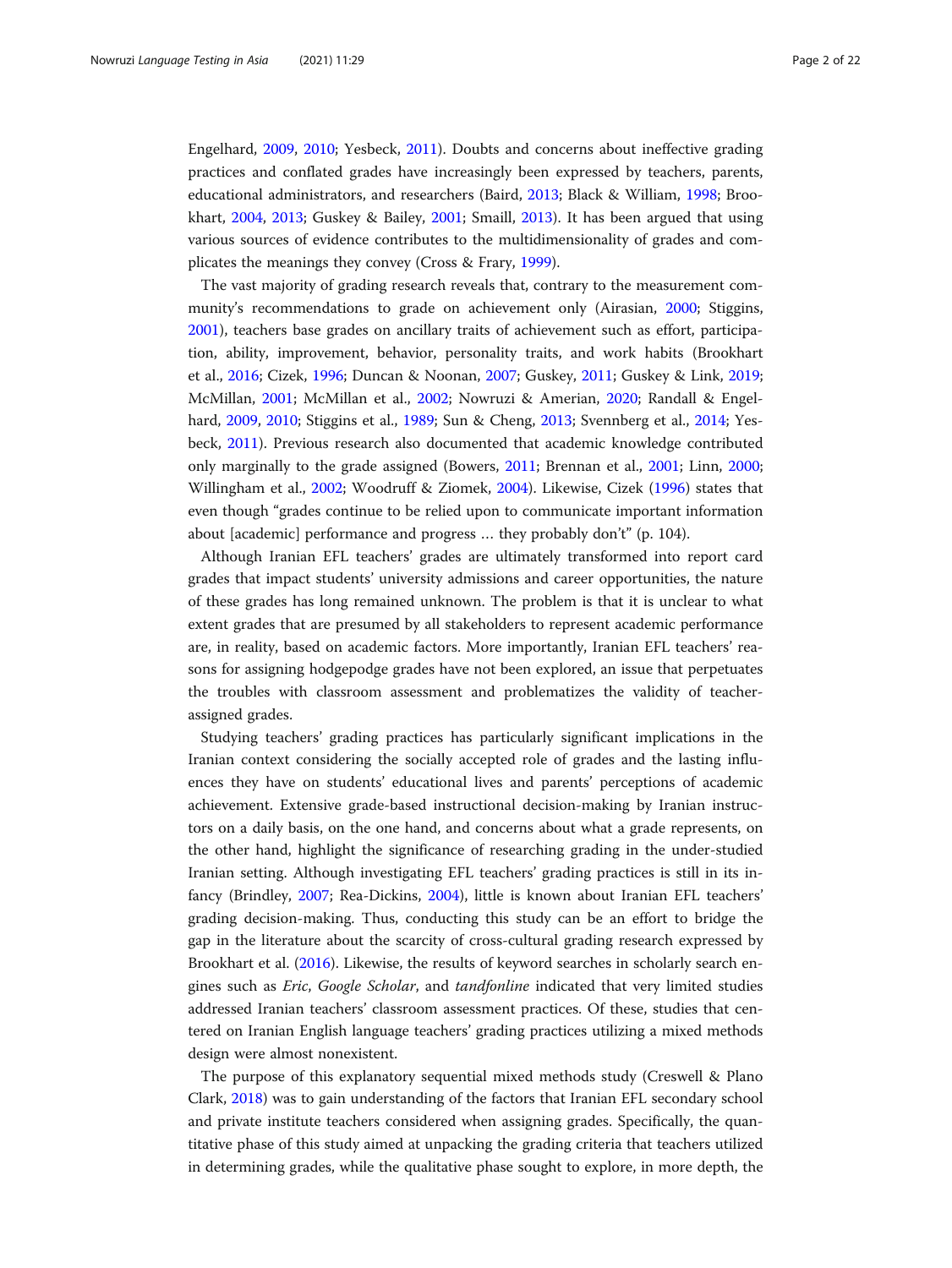rationales behind teachers' amalgamated grading. The initial purpose of selecting a two-phase design was to provide explanations for and in-depth understanding of the mechanisms embedded in teachers' grade-giving practices.

#### Grading research literature

To date, various studies have been done on teachers' grading practices by exploring the factors considered in grading and teachers' rationales for assigning conflated grades to students. A number of these studies investigated the use of academic and nonacademic factors in determining grades and their impacts on grade interpretation and use (Brookhart, [1993](#page-20-0), [1994](#page-20-0); Frary et al., [1993](#page-20-0); McMillan, [2001](#page-21-0); Svennberg et al., [2014](#page-21-0)). Overall, grading research can be broken down into two major categories: (a) studies conducted in ESL contexts where achievement criteria were dominant when determining grades, despite the relative importance of nonachievement factors (e.g., Guskey & Link, [2019;](#page-21-0) McMillan, [2001](#page-21-0), [2003;](#page-21-0) McMillan et al., [2002](#page-21-0); McMillan & Nash, [2000](#page-21-0)), and (b) subject-specific research in EFL settings in which nonachievement factors were found to be the principal components of grades that English language teachers assigned (e.g., Cheng & Sun, [2015;](#page-20-0) Nowruzi & Amerian, [2020](#page-21-0); Sun & Cheng, [2013](#page-21-0)). What follows is a review of a number of these studies.

The first tentative model for teachers' classroom assessment and grading practices was proposed by McMillan and Nash [\(2000](#page-21-0)) who examined the grading practices of 24 elementary and secondary mathematics and English teachers. Their model comprised six themes, three of which including (a) teacher beliefs and values, (b) realities of classrooms, and (c) external factors pertained to the rationale behind teachers' grading decision-making. They reported constant tension between internal factors such as teachers' philosophies of teaching and learning and external criteria such as parents, standardized testing, and classroom constraints. McMillan and Nash [\(2000\)](#page-21-0) found that teachers constantly struggled to strike a balance between internal and external grading influencers. However, probable differential grading practices of teachers across two basically different subject matters of math and English in elementary and secondary schools were not taken into account, an issue which might have partially skewed their findings. This issue was resolved in the current study by focusing solely on English language teachers' grading practices.

In another study, McMillan [\(2001\)](#page-21-0) surveyed 2293 secondary school teachers of mathematics, English, science, and social studies about the factors they used to determine grades. Four major grading components emerged including academic achievement, academic enablers (i.e., factors that contribute to achievement), external criteria, and extra credit for borderline cases. Although academic performance weighted the most heavily in constructing grades, academic enablers (i.e., effort, ability, improvement, participation) were found to be important contributors to grades as well, as verified by other research (Frary et al., [1993;](#page-20-0) McMillan et al., [2002](#page-21-0); Stiggins & Conklin, [1992](#page-21-0)). Likewise, Guskey and Link [\(2019\)](#page-21-0) studied the grading factors used by 943 school teachers and found that they utilized a multitude of academic and nonacademic factors such as effort, class participation, students' work habits, and neatness to assign grades. Not only did these two studies combine the grading results across different subject matters, which should have been done with extreme caution, but they also viewed grading only quantitatively and did not explore teachers' rationales behind using the grading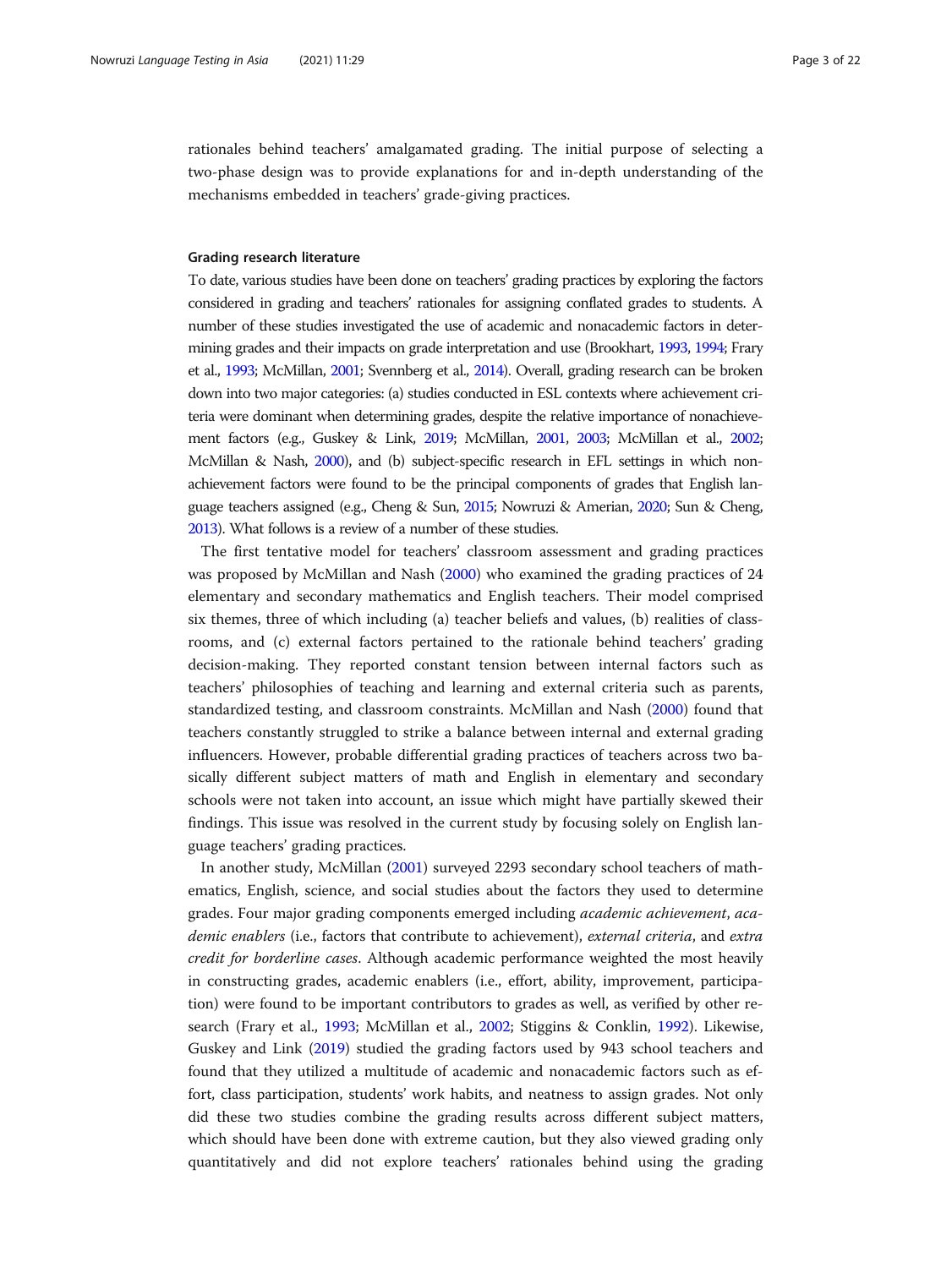components. Although such findings are interesting per se, they do not provide practitioners with any clues as to why grading objectivity is at stake and how it can be remedied.

Kunnath ([2016](#page-21-0)) conducted an explanatory sequential mixed methods research and found that teachers strived to boost their grading objectiveness by using pedagogical practices most compatible with their educational philosophies. Concerning the teachers' rationales for using nonacademic factors in grading, he found that teachers used nonacademic criteria to (a) justify their pedagogical practices, (b) encourage student success, and (c) contribute to fairness in grading. The first two themes tended to reflect teachers' beliefs and values, whereas the third theme can be interpreted in light of teachers' attempts to accommodate various external pressures from stakeholders such as parents.

To address the need for subject-specific grading research, some studies examined English language teachers' grading decision-making in ESL/EFL contexts such as Canada, Hong Kong, and China (Cheng & Sun, [2015;](#page-20-0) Cheng & Wang, [2007](#page-20-0); Sun & Cheng, [2013](#page-21-0)). Sun and Cheng ([2013](#page-21-0)) explored grade meaning in the grading practices of 350 Chinese secondary school English language teachers. Grades were found to reflect teachers' perceptions of (a) effort, homework quality, and fulfillment of duty; and (b) the extent of learning as judged by academic enablers, improvement, learning processes, and achievement. Additionally, teachers considered either what was fair or what contributed to learning as rationales for determining grades. The results indicated that teachers ascribed the most importance to nonachievement factors for assigning grades. Academic achievement happened to be only "part of the construct, but not the whole of it" (Brookhart, [1993](#page-20-0), p. 139). What seems problematic is that in their study, Sun and Cheng ([2013](#page-21-0)) provided thoughtful reasoning for separating effort from other academic enablers and considering enablers and achievement factors of equal importance in measuring learning.

In a later study, similar results were reported by Cheng and Sun ([2015](#page-20-0)), showing that although teachers incorporated both academic and nonacademic factors in grading, they placed the strongest emphasis on the latter. Nowruzi and Amerian ([2020](#page-21-0)) obtained comparable findings after studying the grading practices of five Iranian EFL institute teachers qualitatively. Of the 92 grading constructs elicited in their study using the repertory grid technique of Kelly's ([1991\)](#page-21-0) personal construct theory (PCT), more than two-thirds were nonacademic, pointing to English language teachers' extensive use of nonachievement factors in determining grades. However, the small number of participants limited the external validity of the study. Such findings conflict with those of previous research where achievement was the principal determinant of grades (e.g., Cheng & Wang, [2007;](#page-20-0) McMillan, [2001;](#page-21-0) McMillan et al., [2002\)](#page-21-0). This discrepancy in the findings of grading research conducted in ESL versus EFL settings was one of the reasons that motivated the present study.

Cheng and Sun ([2015](#page-20-0)) also reported three grading components including (a) norm/ objective-referenced factors such as mastery of learning objectives, class participation, and grading compared to other teachers' grades, (b) effort factor which comprised of effort, disruptive behavior, and homework; and (c) *performance factors* including academic and nonacademic performance, cognitive abilities, and performance compared with peers. It remains unclear, however, how participation, effort, and nonacademic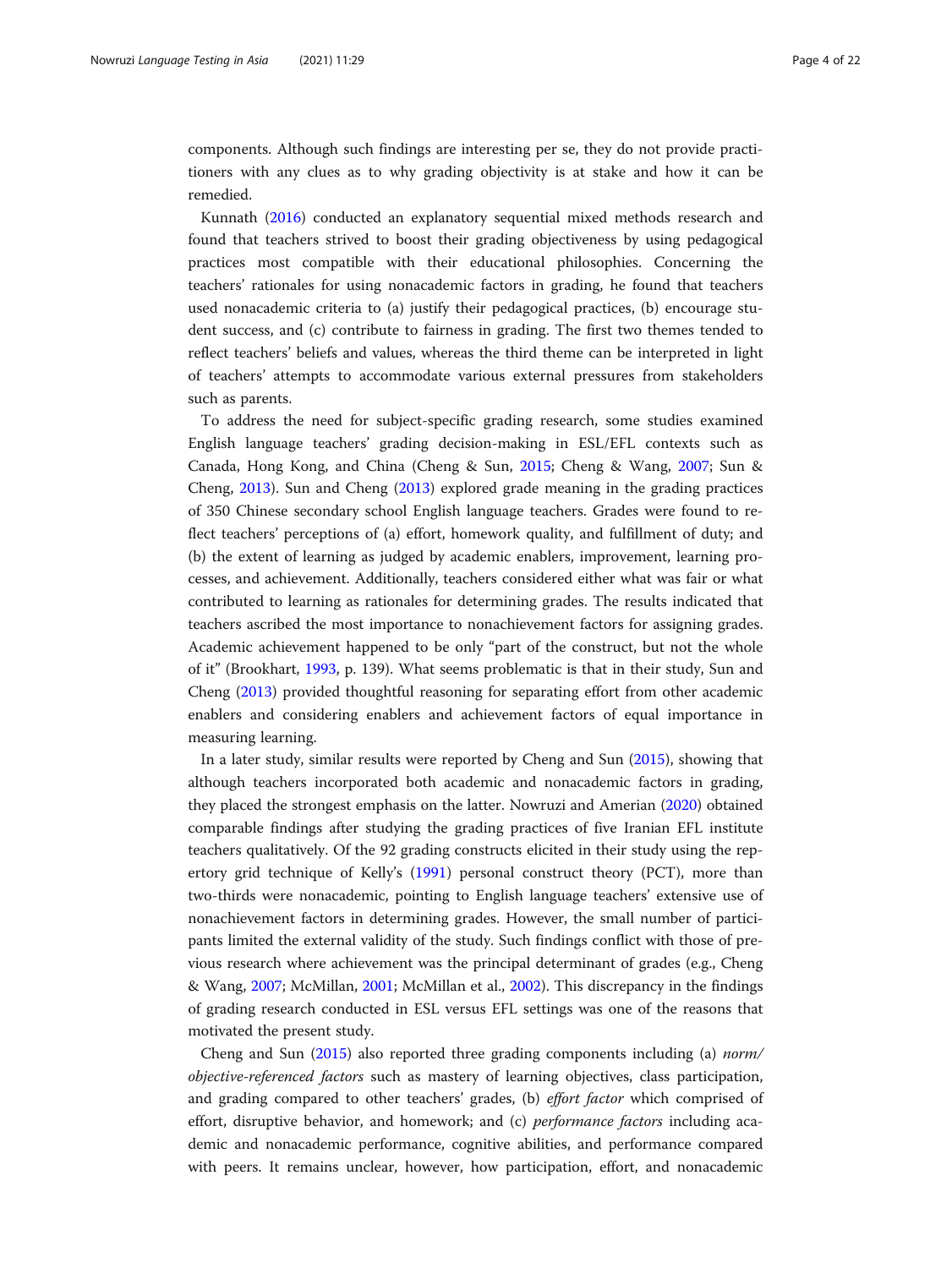performance belonged to three separate grading components, whereas, in effect, they all tend to enable achievement. Also, the idea of placing disruptive behavior in the same component with homework and effort seems hard to grasp. Besides, the rationale behind Chinese EFL teachers' hodgepodge grading was not elaborated on. Such shortcomings highlight the need for undertaking new grading research that can present the readership with more firmly established grading components.

This study was designed and conducted to bridge some of the existing gaps in the grading literature. The majority of grading research in ESL contexts were done quantitatively (Brookhart et al., [2016\)](#page-20-0), increasing the risk of "seeing just the forest but not the trees" (Saito & Inoi, [2017](#page-21-0), p. 217). In addition, many of these studies' findings were combined across various subject matters, which might have problematized their implications, knowing that teachers commonly utilize different grading schemes for different courses. The observed discrepancy among different research results concerning the reliance on achievement or nonachievement factors, classification of grading factors on thoughtful reasoning, and the scarcity of mixed methods studies that enable researchers to investigate the grading factors and teachers' rationales and interpret the combined results in a single study were some of the gaps that this study attempted to narrow. To address these problems, the following research questions were formulated:

- 1) What factors do Iranian secondary EFL teachers consider when determining grades?
- 2) What factors do Iranian private EFL institute teachers consider when determining grades?
- 3) What are Iranian EFL teachers' reasons for assigning hodgepodge grades to student work?
- 4) How can the qualitative findings help provide a deeper understanding of teachers' grading practices?

### Method

#### Context of the study

English language instruction in Iran officially starts at secondary education. Iranian students study English for six consecutive years from grade 7 to 12 prior to taking part in the university entrance exam known as Konkoor. Teaching English in schools is mainly limited to teaching skills that are assessed in Konkoor such as reading comprehension, grammar, and vocabulary. Thus, students' abilities in using English for communicative purposes remain underdeveloped by the end of mainstream schooling. Therefore, many students pursue foreign language learning in private EFL institutes and schools simultaneously. This turns institutes into very important venues for instructional research because the success or failure of countless number of learners and their motivation for learning English are heavily influenced by teacher-assigned grades. For these reasons, this study focused on the grading practices of English language instructors in private institutes as well as those in secondary schools to broaden the scope of investigating teachers' grade-giving practices.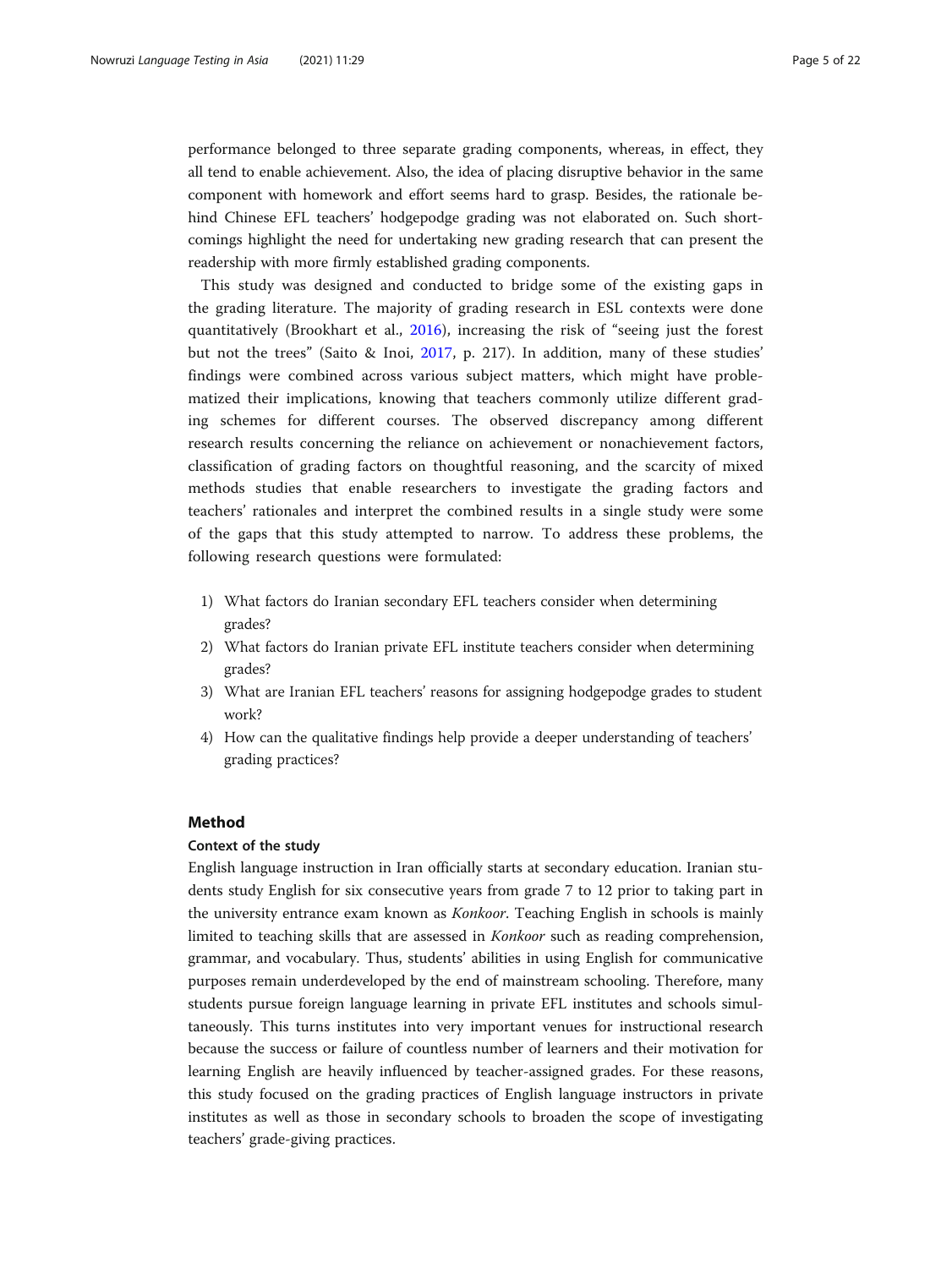#### Design and rationale of the study

An explanatory sequential mixed methods design (Creswell & Plano Clark, [2018](#page-20-0); Tashakkori & Teddlie, [1998](#page-21-0)) consisting of an initial cross-sectional survey design (Mc-Millan, [2000](#page-21-0)) followed by a basic interpretative qualitative design (Ary et al., [2014](#page-20-0)) was used for data collection and analysis, as shown in Fig. 1. Whereas the quantitative phase was aimed at identifying the factors used by Iranian EFL teachers when determining grades, the follow-up qualitative phase elaborated on the initial numerical results by exploring participants' views (Ivankova et al., [2006\)](#page-21-0). Ultimately, the findings of the two phases were integrated and interpreted (Creswell et al., [2003\)](#page-20-0) to provide insights into the way teachers made grading decisions. It was believed that neither quantitative nor qualitative data alone could adequately unpack the nuanced meanings that teachers attached to grades in the Iranian context. Another reason for mixing numeric and text data in this study was to foster complementarity (Greene et al., [1989;](#page-20-0) Johnson & Turner, [2003](#page-21-0); Tashakkori & Teddlie, [1998\)](#page-21-0). The priority (Creswell et al., [2003\)](#page-20-0), however, was given to the quantitative phase due to the scarcity of Iranian grading studies. It was assumed that examining teachers' grading practices quantitatively and then seeking explanations for such practices from the same participants within a single study would warrant more accurate results than combining separate research findings.

#### Participants

Three hundred Iranian EFL teachers were recruited for the quantitative phase of this study through convenience sampling. Schools and institutes in urban areas with the largest number of EFL teachers teaching in them had priority. Sixty-two percent of the sample taught English in secondary schools, while 38% were institute teachers. Also, the majority of the teachers (61%) were female, with 39% male teachers. The participants aged 20-49 with a mean of 35 ( $SD = 8.5$ ). In addition, 52% had between 5 and 20 years of teaching experience, with 4% novice teachers in their first year of teaching. The majority of the participants (58%) were academically certified in majors such as translation, literature, or linguistics and 57% were TEFL graduates  $(n = 171)$ . The number of participants with no academic qualifications was negligible. A purposeful subsample of 30 teachers, 15 secondary school, and 15 private institute teachers, was selected for the follow-up interviews. The selection was guided by the criterion sampling technique (Ary et al., [2014\)](#page-20-0) from among those whose responses to survey items were representative of the reported means for the nonacademic factors of the survey. All participants consented to take part in interviews.

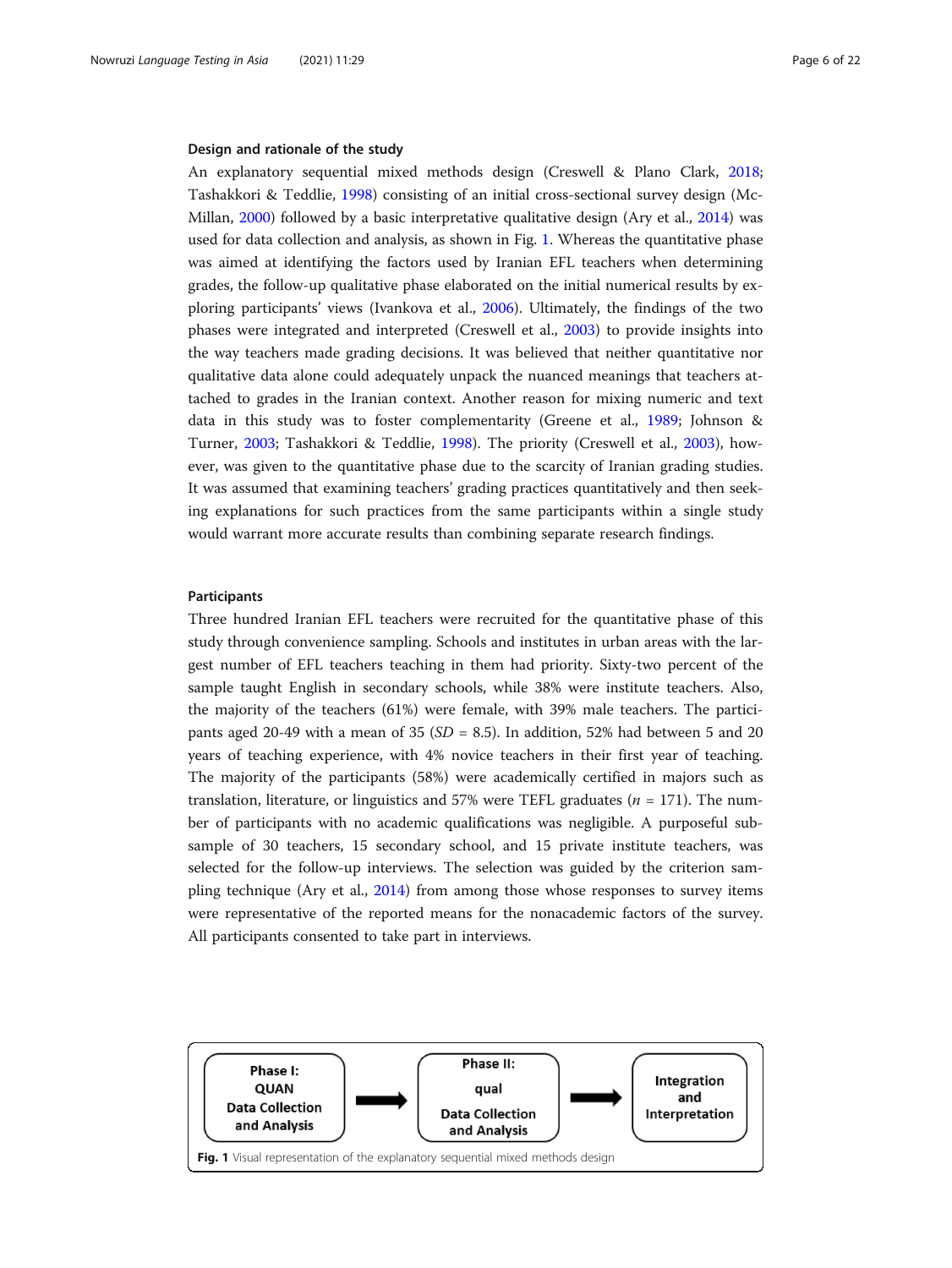#### **Instrument**

A 34-item Likert type questionnaire titled Classroom Assessment and Grading Practices Survey adapted for use from McMillan [\(2001](#page-21-0)) was used in the quantitative phase of this study (Additional file [1\)](#page-19-0). The questionnaire includes four sections. The first section explains the research purposes and gathers participants' demographic data. The next three sections address (a) factors used in grading, (b) assessment types used for making grading decisions, and (c) cognitive ability levels of students measured by teachers' classroom assessments. However, only findings from the first subscale (grading factors) were reported in this study. The grading subscale consists of 19 items on a 6-point scale ranging from 1 as Not at all to 6 as Completely. Teachers were requested to select a number from 1 to 6 for each grading item based on the frequency with which they considered that item when giving grades. Subsequently, the means of each of the items were computed, indicating the degree of teachers' reliance on each factor when grading.

The validity of the questionnaire was secured by asking a panel of 10 teachers, five from each setting, to examine the questionnaire items for content validity and item wording prior to data collection. The panel recommended that the Persian translation of the survey items accompany the original English version to ensure accurate understanding of the survey items. The questionnaire was also piloted with 20 teachers and minor modifications were made in the questionnaire. Cronbach's alpha reliability coefficient for the grading subscale was .86.

#### Quantitative data collection and analysis

Of the 400 questionnaires distributed both electronically and manually, 330 questionnaires were returned, indicative of a response rate of 82%. After discarding the incomplete questionnaires, 300 fully completed questionnaires, 187 from secondary schools and 113 from private institutes, were kept for data analysis. The electronic questionnaires, created using Google Forms, reached teachers via their groups on WhatsApp and Telegram once permissions were obtained from group admins. The response rates for the electronic and manual data collection methods were 79% and 61%, respectively, indicating teachers' preference for taking online surveys. Teachers were informed beforehand that their participation was voluntary. They were also ensured that that their responses would remain confidential. It took each respondent nearly 20 min to complete the questionnaire. The data collection took place between October and December 2019.

Once the data collection ended, percentages, means, and standard deviations were computed for each of the grading items to detect possible grading trends. Subsequently, two principal component analyses (PCA) with Varimax rotation were performed separately for each dataset to create overarching grading components that were more manageable and enhanced data interpretability. Prior to conducting the PCAs, the Kaiser-Meyer-Olkin (KMO) measure of sampling adequacy and Bartlett's test of sphericity were calculated to assess the data factorability. The KMO was .86 and Bartlett's sphericity test was significant at  $p < .0001$ , pointing to the suitability of data for factor analysis. Additionally, the case-item ratio was 10 to 1, indicative of the suitability of grading items for factor extraction. Components with eigenvalues of 1 and higher were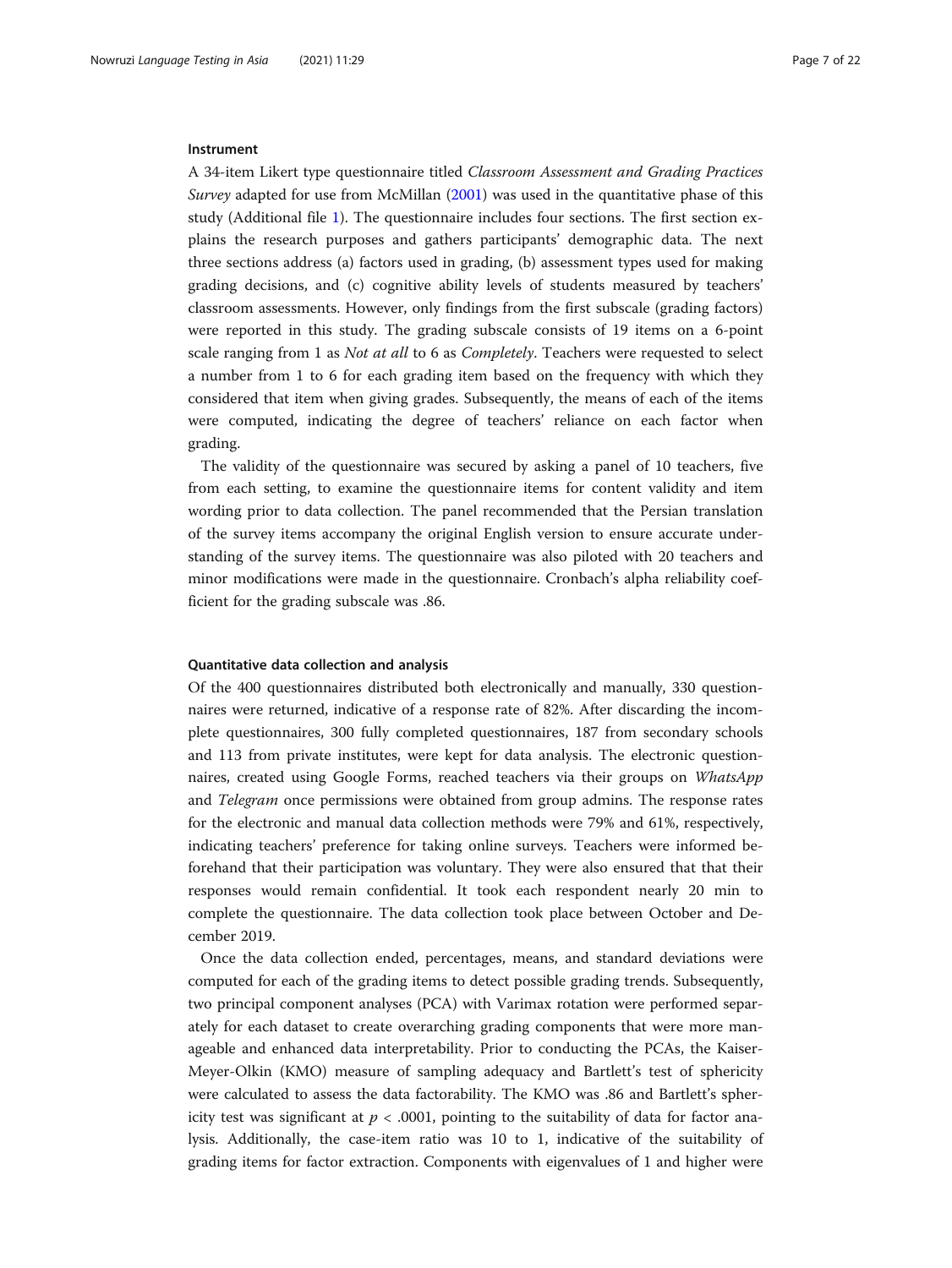retained and labeled based on the items with the highest loadings and in line with the literature. SPSS 24.0 was used for data analysis in the study and the critical alpha value was set to  $\alpha = 0.05$ .

#### Qualitative data collection and analysis

The interview protocol (Additional file [2\)](#page-19-0) consisting of five open-ended questions was developed after the quantitative data analysis to have teachers elaborate on and explain the preliminary numeric data including the elicited grading components (Creswell et al., [2003](#page-20-0)). The questions were then pilot-tested with four teachers from the initial sample to identify any likely flaws in the protocol prior to the actual data collection. The piloted data were excluded from the final analysis. Next, the interview protocol was discussed with the teachers and slight modifications were made to it. It was agreed that all interviews be conducted in the candidates' native language, i.e., Persian, to minimize the chances of providing wrong information. Later, probes were added to the protocol to help elicit in-depth information about interviewees' grading practices. All interviews were conducted, audio recorded, translated into English and then transcribed verbatim by the researcher. Qualitative data collection took place in the winter of 2020.

Interview data were analyzed using QSR NVivo v. 10, a qualitative data analysis software used for coding and theme development. Once the translated transcripts were approved by the interviewees, the researcher read and reread the transcripts and noted down any preliminary concepts. Then, the data were coded by segmenting and labeling the transcripts using NVivo. Next, the initial in vivo codes were refined by grouping similar codes into overarching themes and subthemes. To ensure the trustworthiness of the coding process, the same coding was repeated by the researcher in a 2-week interval to calculate the intra-coder agreement index. In addition, a colleague was requested to code some transcripts to report the inter-coder agreement index. The intra- and inter-coder agreement indexes were .84 and .73, respectively. Disputed codes were subsequently resolved by discussion. In the end, the generated themes were returned to the interviewees for member checking (Guba & Lincoln, [1989\)](#page-20-0) to ensure authenticity, credibility, trustworthiness, and robustness of the outcomes. Also, teachers' quotes accompanied all elicited themes.

### Results

#### Quantitative results

In this section, first, the quantitative results including the descriptive and factor analysis outputs obtained from the questionnaires will be reported for each setting separately. Then, the qualitative findings including the themes and subthemes that emerged from content analyses of interview transcripts alongside exemplar quotes will be presented.

#### Secondary EFL teachers' grading factors

Table [1](#page-8-0) presents the percentages of teachers' responses to each of the 19 grading items across the 6-point scale along with the relevant means and standard deviations. The means of the grading items ranged from 4.17 for effort to 2.52 for grade distributions of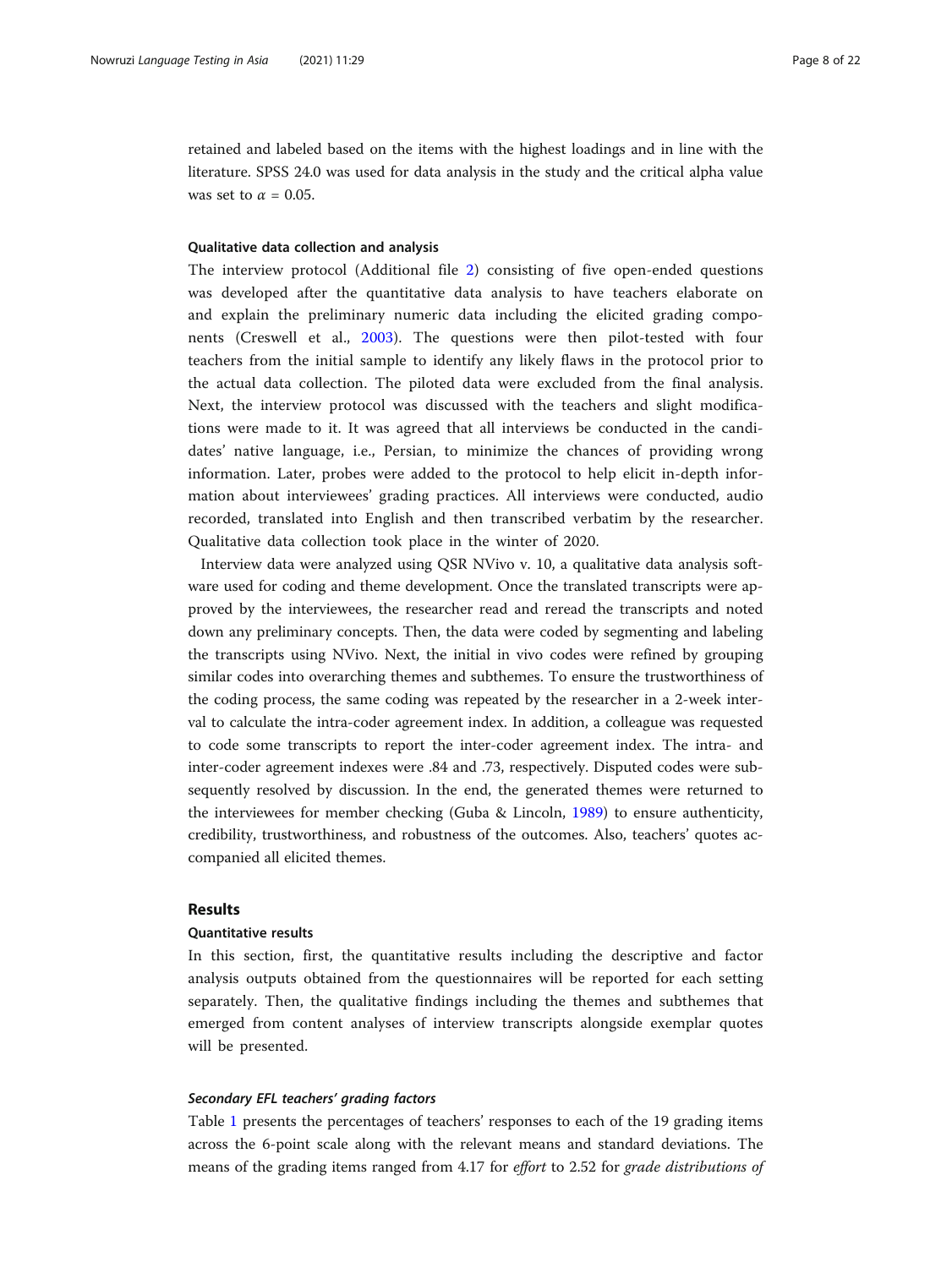| <b>Grading item</b>                                                                    | Percentage (%)          |                       |             |                       |                           |                   | <b>Descriptive</b> |               |           |
|----------------------------------------------------------------------------------------|-------------------------|-----------------------|-------------|-----------------------|---------------------------|-------------------|--------------------|---------------|-----------|
|                                                                                        | Not<br>at<br>all<br>(1) | Very<br>little<br>(2) | Some<br>(3) | Quite<br>a bit<br>(4) | <b>Extensively</b><br>(5) | Completely<br>(6) | $\boldsymbol{N}$   | M             | <b>SD</b> |
| 1. Student effort-how much the<br>student tried to learn                               | 0                       | 10                    | 24          | 21                    | 28                        | 17                |                    | 187 4.17 1.25 |           |
| 2. Class participation                                                                 | 2                       | 11                    | 23          | 13                    | 37                        | 14                |                    | 187 4.14 1.34 |           |
| 3. Improvement of performance                                                          | 1                       | 7                     | 32          | 15                    | 31                        | 14                | 185                | 4.10          | 1.25      |
| 4. Ability levels of the students                                                      | 2                       | 13                    | 29          | 19                    | 21                        | 16                | 183                | 3.93          | 1.37      |
| 5. Quality of graded homework                                                          | 3                       | 8                     | 28          | 26                    | 24                        | 11                | 185                | 3.92 1.24     |           |
| 6. Specific learning objectives<br>mastered                                            | 1                       | 18                    | 23          | 22                    | 25                        | 11                |                    | 185 3.84 1.32 |           |
| 7. Effort, improvement, behavior<br>and other non-test factors for<br>borderline cases | 5                       | 11                    | 36          | 23                    | 19                        | 6                 |                    | 185 3.60 1.23 |           |
| 8. Academic performance as<br>opposed to other factors                                 | 4                       | 21                    | 29          | 17                    | 25                        | $\overline{4}$    |                    | 182 3.50 1.29 |           |
| 9. Completion of ungraded<br>homework                                                  | 5                       | 13                    | 33          | 29                    | 16                        | 4                 |                    | 184 3.50 1.20 |           |
| 10. Work habits and neatness                                                           | 0.0                     | 20                    | 38          | 20                    | 17                        | 5                 | 187                | 3.49          | 1.15      |
| 11. Performance compared to<br>other students                                          | 6                       | 20                    | 32          | 20                    | 19                        | 3                 |                    | 183 3.36 1.25 |           |
| 12. Extra credit for academic<br>performance                                           | 11                      | 16                    | 27          | 27                    | 16                        | 3                 |                    | 184 3.31      | 1.31      |
| 13. Performance compared to a<br>set scale                                             | 14                      | 19                    | 31          | 12                    | 20                        | $\overline{4}$    |                    | 183 3.19 1.41 |           |
| 14. Disruptive student behavior                                                        | 10                      | 26                    | 29          | 13                    | 18                        | 4                 | 183                | 3.16          | -1.37     |
| 15. School or district policy for<br>grading                                           | 15                      | 20                    | 33          | 20                    | 9                         | 3                 | 183                | 2.98 1.29     |           |
| 16. Performance compared to<br>students from previous years                            | 24                      | 25                    | 20          | 9                     | 16                        | 6                 | 185                | 2.85          | 1.57      |
| 17. Inclusion of Zeros for<br>incomplete assignment                                    | 20                      | 23                    | 34          | 10                    | 13                        | 0.0               | 187                | 2.75          | 1.28      |
| 18. Extra credit for nonacademic<br>performance                                        | 26                      | 25                    | 27          | 14                    | 7                         | 1                 |                    | 184 2.55 1.27 |           |
| 19. Grade distributions of other<br>teachers                                           | 28                      | 26                    | 25          | 11                    | 7                         | 3                 |                    | 187 2.52 1.36 |           |

#### <span id="page-8-0"></span>Table 1 Descriptive statistics of grading items used by secondary EFL teachers

other teachers. The top five items on the list with the largest means were effort  $(M =$ 4.17), participation ( $M = 4.14$ ), improvement ( $M = 4.10$ ), ability ( $M = 3.93$ ), and graded homework ( $M = 3.92$ ), all of which were considered nonacademic. While nearly twothirds (66%) of the 187 secondary teachers frequently considered student effort when determining grades, none excluded effort from consideration when grading (Not at all = 0). Large means and SDs revealed that even the least popular items with the lowest means played parts in teacher grading. Also, inconsistencies were observed when comparing the means and response percentages of various factors such as academic performance and mastery of learning objectives. For instance, while nearly one fifth of the teachers did not consider mastery of specific learning objectives for assigning grades, slightly over one third of them used it extensively to determine grades.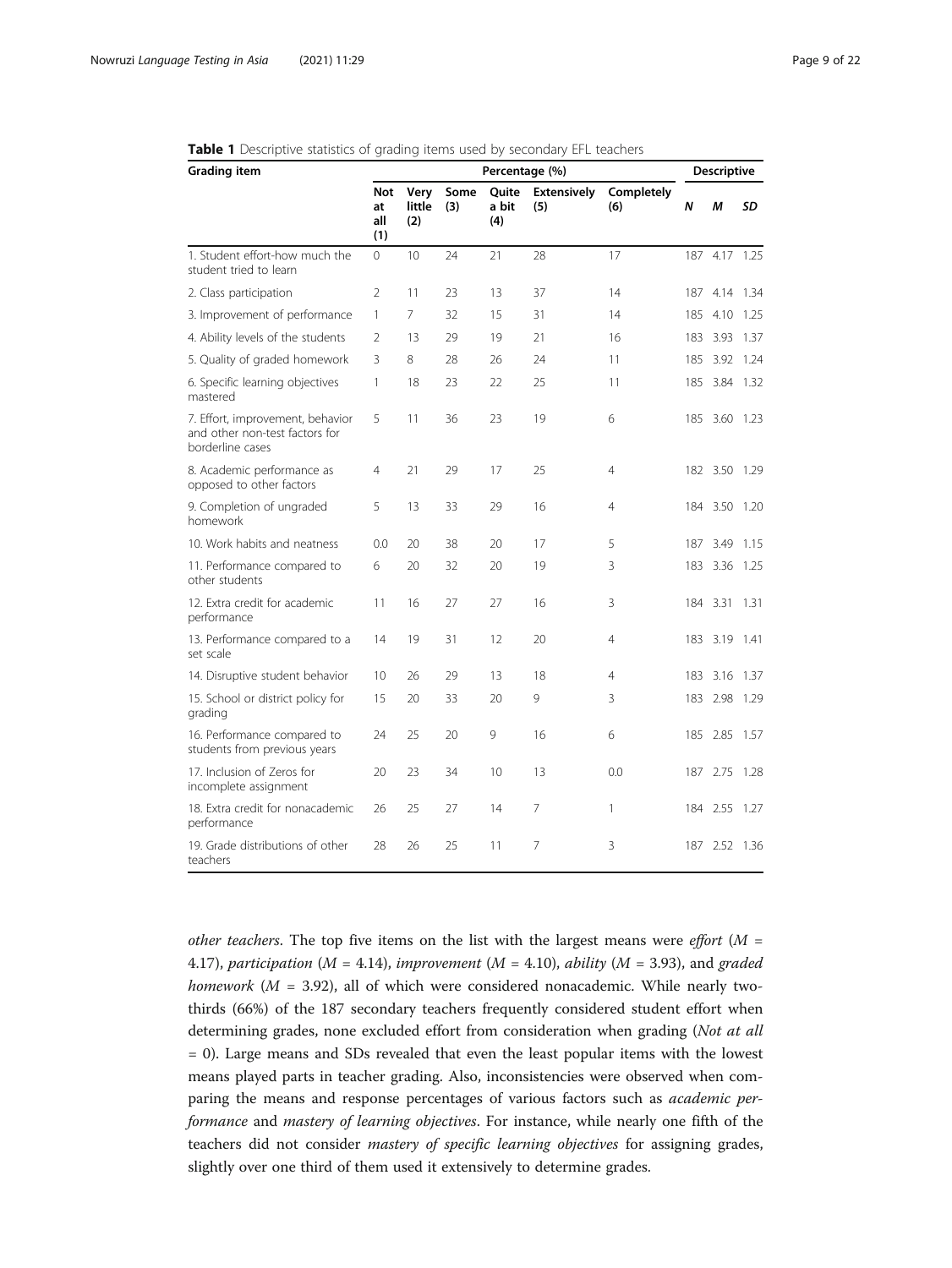#### PCA findings for secondary EFL teachers

Table 2 summarizes the outputs of PCAs that generated four components with eigenvalues above one. However, only three components were retained and the fourth was discarded because only a single item loaded on it. The first component, academic enablers (McMillan, [2001\)](#page-21-0), consisted of the largest number of items (eight items), the majority of which were nonacademic and contributed substantially to grades. It also explained the largest grading variance (41%). The second and third components included seven and three items each and explained 12% and 7% of the grading variance, respectively. The second component was labeled external benchmarks and homework (McMillan, [2001\)](#page-21-0), since its underlying items, as shown in Table 2, drew on comparisons between teachers' judgments and factors external to the classroom such as grade distributions of other teachers or students' performances in previous years. The third factor termed classroom-management grading consisted of three items as disruptive student behavior, zeroes for incomplete assignments, and extra credit for nonacademic performance. Its underlying items related to the use of grades by teachers for reward or punishment or more broadly for punitive and behavioral purposes in class.

#### Table 2 PCA outputs for secondary EFL teachers' dataset

| <b>Grading item</b>                                                           |              | <b>Factor loading</b> |        |        |  |  |
|-------------------------------------------------------------------------------|--------------|-----------------------|--------|--------|--|--|
|                                                                               | $\mathbf{1}$ | $\overline{2}$        | 3      | 4      |  |  |
| Factor 1: Academic enablers                                                   |              |                       |        |        |  |  |
| Student effort-how much the student tried to learn                            | .85          | .09                   | .22    | .09    |  |  |
| Improvement of performance                                                    | .82          | .07                   | .20    | .16    |  |  |
| Class participation                                                           | .80          | .30                   | .06    | .18    |  |  |
| Ability levels of the students                                                | .78          | .19                   | .20    | $-.19$ |  |  |
| Effort, improvement, behavior and other non-test factors for borderline cases | .71          | $-.03$                | $-.01$ | .33    |  |  |
| Academic performance as opposed to other factors                              | .60          | .54                   | .04    | $-.17$ |  |  |
| Specific learning objectives mastered                                         | .59          | .41                   | $-25$  | .25    |  |  |
| Work habits and neatness                                                      | .48          | .27                   | .34    | .30    |  |  |
| Factor 2: External benchmarks and homework                                    |              |                       |        |        |  |  |
| Performance compared to students from previous years                          | .08          | .77                   | .30    | .19    |  |  |
| Performance compared to other students                                        | .28          | .73                   | .15    | $-.22$ |  |  |
| Performance compared to a set scale                                           | .41          | .67                   | $-.13$ | .24    |  |  |
| Grade distributions of other teachers                                         | $-.09$       | .61                   | .29    | .15    |  |  |
| School or district policy for grading                                         | .132         | .58                   | .48    | .17    |  |  |
| Completion of ungraded homework                                               | .35          | .55                   | .30    | .26    |  |  |
| Quality of graded homework                                                    | .52          | .53                   | .10    | .32    |  |  |
| Factor 3: Classroom-management grading                                        |              |                       |        |        |  |  |
| Disruptive student behavior                                                   | .15          | .17                   | .78    | $-.10$ |  |  |
| Inclusion of zeros for incomplete assignment                                  | .16          | .13                   | .74    | .07    |  |  |
| Extra credit for nonacademic performance                                      | $-.01$       | .29                   | .61    | .47    |  |  |
| Extra credit for academic performance                                         | .60          | .19                   | .07    | .74    |  |  |
| Eigenvalue                                                                    | 7.82         | 2.34                  | 1.38   | 1.08   |  |  |
| Percent of variance accounted for                                             | 41.07        | 12.31                 | 7.24   | 5.67   |  |  |
| Alpha reliability coefficient                                                 | .90          | .83                   | .71    | na     |  |  |

Note.  $N = 187$ . Factor loadings above .40 are in bold. Rotation converged in 8 iterations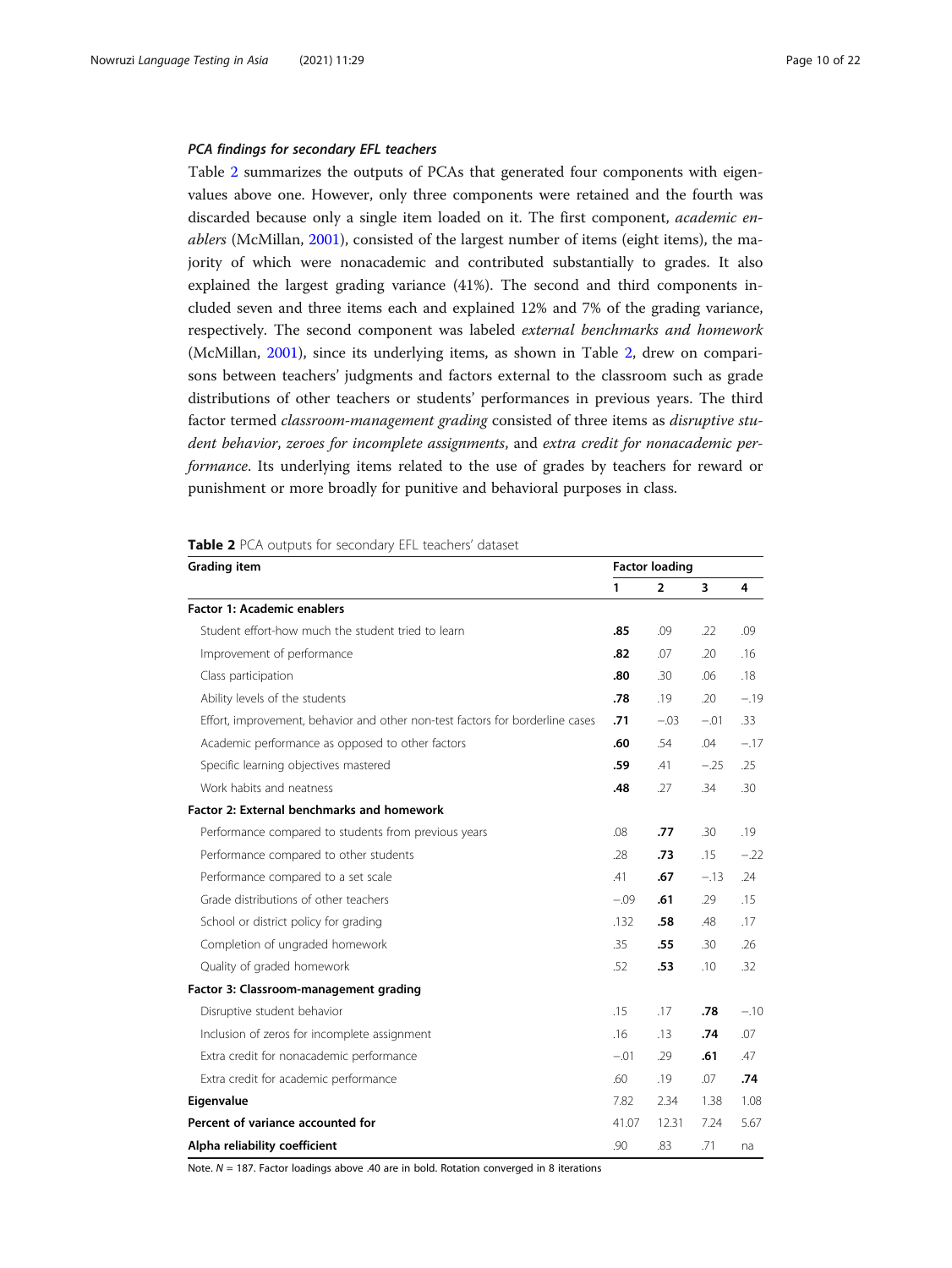#### Private EFL institute teachers' grading factors

Table 3 presents the descriptive statistics and response percentages for the 19 grading items used by private institute teachers. The items that impacted teachers' grading the most (means > 4) were improvement, effort, participation, graded and ungraded homework, ability, non-test factors for borderline cases, and mastery of learning objectives. Except for the last item, mastery of learning objectives, the rest are considered nonacademic. Additionally, the means ranged from 2.14 to 4.50 (SD  $> 1$ ), indicating that all the grading factors contributed, at varying degrees, to the grades assigned. Although a proportionately low mean of  $M = 2.38$  was reported for student disruptive behavior, the majority of teachers (80%) considered it to 'some' extent, 'quite a bit,' or 'extensively' in determining grades. None of the teachers believed that student conduct should be excluded from consideration when giving grades (Not at all = 0). Large

| <b>Grading item</b>                                                                     | Percentage                     |                       |             |                       |                           |                   | <b>Descriptive</b> |               |       |
|-----------------------------------------------------------------------------------------|--------------------------------|-----------------------|-------------|-----------------------|---------------------------|-------------------|--------------------|---------------|-------|
|                                                                                         | <b>Not</b><br>at<br>all<br>(1) | Very<br>little<br>(2) | Some<br>(3) | Quite<br>a bit<br>(4) | <b>Extensively</b><br>(5) | Completely<br>(6) | N                  | M             | SD    |
| 1. Improvement of performance                                                           | 0.0                            | 5                     | 15          | 20                    | 44                        | 16                | 113                | 4.50          | 1.10  |
| 2. Student effort-how much the<br>student tried to learn                                | $\overline{2}$                 | 3                     | 15          | 24                    | 37                        | 19                |                    | 113 4.47 1.17 |       |
| 3. Class participation                                                                  | $\overline{2}$                 | 11                    | 13          | 23                    | 30                        | 21                | 113                | 4.32          | 1.35  |
| 4. Quality of graded homework                                                           | 0.0                            | 9                     | 15          | 32                    | 24                        | 20                |                    | 111 4.30      | 1.21  |
| 5. Ability levels of the student                                                        | 0.0                            | 8                     | 20          | 23                    | 32                        | 17                |                    | 113 4.29      | 1.20  |
| 6. Completion of ungraded<br>homework                                                   | $\mathbf{1}$                   | 7                     | 25          | 23                    | 32                        | 12                |                    | 111 4.14 1.19 |       |
| 7. Effort, improvement, behavior,<br>and other non-test factors for<br>borderline cases | 5                              | 7                     | 21          | 25                    | 22                        | 20                |                    | 113 4.10 1.41 |       |
| 8. Specific learning objectives<br>mastered                                             | 2                              | 10                    | 15          | 31                    | 32                        | 10                |                    | 113 4.10 1.20 |       |
| 9. Extra credit for academic<br>performance                                             | 10                             | 14                    | 18          | 16                    | 27                        | 15                |                    | 109 3.80      | -1.57 |
| 10. Performance compared to<br>other students                                           | 7                              | 10                    | 16          | 43                    | 17                        | 7                 | 111                | 3.77          | 1.24  |
| 11. Academic performance as<br>opposed to other factors                                 | 0.0                            | 15                    | 33          | 24                    | 21                        | 7                 |                    | 109 3.73 1.17 |       |
| 12. Work habits and neatness                                                            | 3                              | 16                    | 20          | 35                    | 23                        | 3                 | 111                | 3.68          | 1.16  |
| 13. Performance compared to a<br>set scale                                              | 5                              | 12                    | 34          | 24                    | 20                        | 5                 | 111                | 3.55          | 1.22  |
| 14. Inclusion of zeros for<br>incomplete assignment                                     | 22                             | 21                    | 25          | 16                    | 10                        | 6                 | 113                | 2.88          | 1.49  |
| 15. Performance compared to<br>students from previous years                             | 19                             | 24                    | 23          | 21                    | 8                         | 5                 | 111                | 2.88 1.39     |       |
| 16. School or district policy for<br>grading                                            | 23                             | 24                    | 23          | 14                    | 16                        | 0.0               |                    | 107 2.77 1.37 |       |
| 17. Grade distributions of other<br>teachers                                            | 29                             | 23                    | 21          | 19                    | 3                         | 5                 |                    | 104 2.59 1.41 |       |
| 18. Disruptive student behavior                                                         | 0.0                            | 20                    | 40          | 30                    | $\overline{4}$            | 6                 | 111                | 2.38          | -1.05 |
| 19. Extra credit for nonacademic<br>performance                                         | 52                             | 12                    | 16          | 12                    | 7                         | 1                 |                    | 110 2.14 1.40 |       |

|  |  | <b>Table 3</b> Descriptive statistics of grading items used by private EFL institute teachers |
|--|--|-----------------------------------------------------------------------------------------------|
|--|--|-----------------------------------------------------------------------------------------------|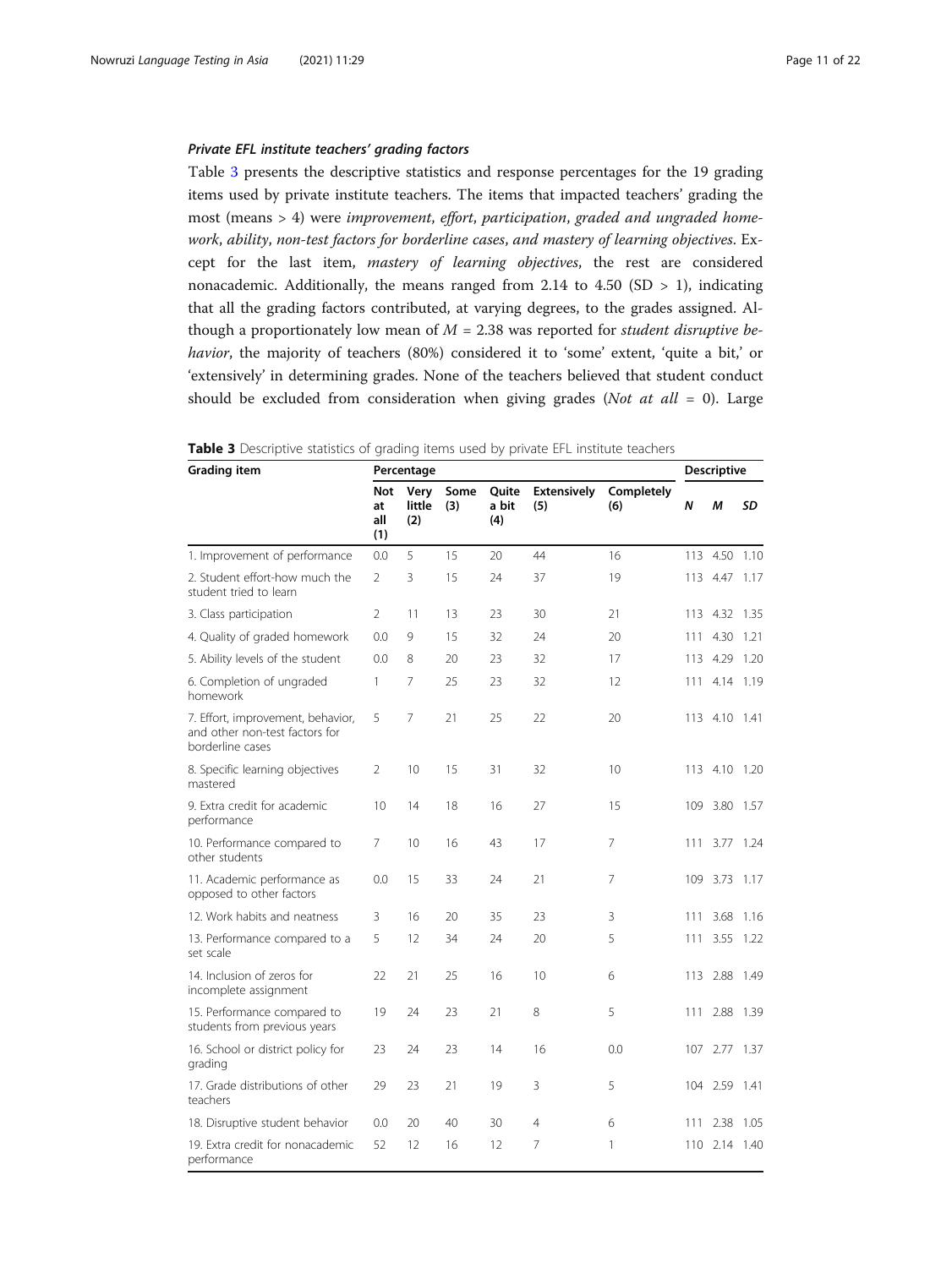standard deviations reported for each of the grading items were indicative of extensive grading variation among teachers.

#### PCA findings for private EFL institute teachers

The outcomes of factor analyses with Varimax rotation for private institutes' dataset are summarized in Table 4. Four components with eigenvalues of at least 1 were extracted. The component with the largest number of items (8 items) was labeled academic enablers due to the dominance of nonacademic items loading on it. It accounted for the largest variance (36%) in teachers' grading, nearly three times larger than the variance reported for component two. The next factor that explained 12% of the grading variance was labeled external benchmarks because most of its items (3 out of 4) focused on comparing student performance with external criteria such as set scales or student performance in previous years. Component three was termed *classroom-man*agement grading because the majority of items loading on it such as extra credit for nonacademic performance, disruptive student behavior, and inclusion of zeros for

Table 4 PCA outputs for private EFL institute teachers' dataset

| <b>Grading item</b>                                                            |        | <b>Factor loading</b> |        |        |  |  |
|--------------------------------------------------------------------------------|--------|-----------------------|--------|--------|--|--|
|                                                                                | 1      | $\overline{2}$        | 3      | 4      |  |  |
| <b>Factor 1: Academic enablers</b>                                             |        |                       |        |        |  |  |
| Student effort-how much the student tried to learn                             | .83    | .01                   | .16    | .20    |  |  |
| Improvement of performance                                                     | .82    | .05                   | .13    | $-.01$ |  |  |
| Ability levels of the students                                                 | .79    | .27                   | .01    | .01    |  |  |
| Specific learning objectives mastered                                          | .75    | .21                   | $-.03$ | .14    |  |  |
| Class participation                                                            | .70    | .36                   | $-.11$ | .15    |  |  |
| Quality of graded homework                                                     | .67    | .31                   | .10    | .30    |  |  |
| Effort, improvement, behavior, and other non-test factors for borderline cases | .65    | .06                   | $-.05$ | .37    |  |  |
| Completion of ungraded homework                                                | .48    | .15                   | .28    | .16    |  |  |
| <b>Factor 2: External benchmarks</b>                                           |        |                       |        |        |  |  |
| Performance compared to a set scale                                            | .31    | .79                   | $-.06$ | .02    |  |  |
| Performance compared to students from previous years                           | .03    | .72                   | .49    | $-.05$ |  |  |
| Performance compared to other students                                         | .38    | .62                   | .29    | .13    |  |  |
| Work habits and neatness                                                       | .33    | .56                   | .02    | .49    |  |  |
| Factor 3: Classroom-management grading                                         |        |                       |        |        |  |  |
| Extra credit for nonacademic performance                                       | $-.06$ | .03                   | .67    | .07    |  |  |
| Disruptive student behavior                                                    | $-.01$ | .10                   | .65    | $-.04$ |  |  |
| Grade distributions of other teachers                                          | .06    | .46                   | .61    | .32    |  |  |
| School or district policy for grading                                          | .18    | .24                   | .58    | $-.39$ |  |  |
| Inclusion of zeros for incomplete assignment                                   | .36    | $-.29$                | .56    | .09    |  |  |
| Factor 4: Academic performance                                                 |        |                       |        |        |  |  |
| Extra credit for academic performance                                          | .30    | $-.01$                | .07    | .80    |  |  |
| Academic performance as opposed to other factors                               | .38    | .42                   | .01    | .56    |  |  |
| Eigenvalue                                                                     | 6.82   | 2.36                  | 1.49   | 1.14   |  |  |
| Percent of variance accounted for                                              | 35.92  | 12.42                 | 7.86   | 5.98   |  |  |
| Alpha reliability coefficient                                                  | .90    | .80                   | .68    | .61    |  |  |

Note.  $N = 113$ . Factor loadings above .40 are in bold. Rotation converged in 8 iterations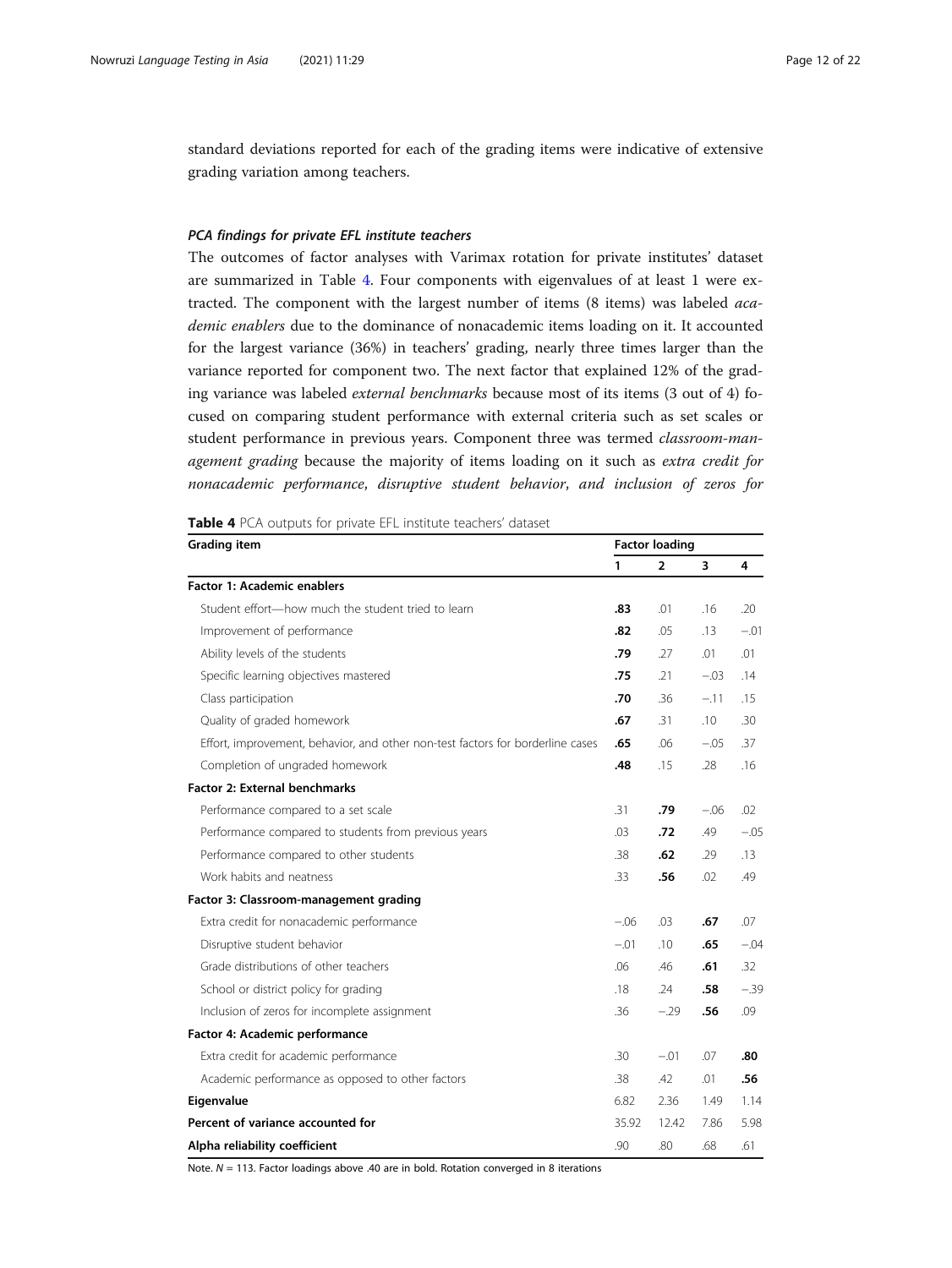<span id="page-12-0"></span>incomplete assignments aimed at the specification of sanctions for student conduct in class. This component accounted for 8% of the variance in grading. The last component, academic performance, comprised only two items, extra credit for academic performance and academic performance as opposed to other factors, and explained the least variance in grading.

#### Qualitative findings

#### Rationales behind hodgepodge grading

Table 5 presents the themes and subthemes generated from the analysis of interview data along with interviewees' quotes and occurrence percentages. The themes included (1) encouraging learning, (2) enhancing motivation, (3) lack of specific grading criteria, (4) pressure from stakeholders, and (5) flexible grading. The most frequently referenced theme (29.5%) was encouraging learning that was broken down into two subthemes of (a) inseparability of achievement and enablers and (b) grades as payment for student

**Table 5** Reasons why Iranian EFL teachers used nonacademic factors in grading ( $N = 30$ )

| Theme and subtheme                               | Example quote                                                                                                                                                                                                                                                       |      |  |  |  |
|--------------------------------------------------|---------------------------------------------------------------------------------------------------------------------------------------------------------------------------------------------------------------------------------------------------------------------|------|--|--|--|
| <b>Encouraging learning</b>                      | "Those students who participate more and try harder also learn<br>better and more."                                                                                                                                                                                 | 29.5 |  |  |  |
| Inseparability of<br>achievement and<br>enablers | "I guess it is wrong to think of enablers and achievement as<br>separate entities because they feed on each other."                                                                                                                                                 |      |  |  |  |
| Grades as payment for<br>student work            | "In my opinion, a school is like a factory. Therefore, students should<br>get paid for good work and punished for bad work. We [teachers]<br>pay them grades."                                                                                                      |      |  |  |  |
| <b>Enhancing motivation</b>                      | "Look, when the student knows that his/her efforts, abilities, or even<br>class attendance are seen and counted by the teacher, definitely<br>he/she will have more motivation to learn."                                                                           | 23.0 |  |  |  |
| Providing students with<br>feedback              | "In my idea, opening a discussion with a student about their grades<br>and what they do in class that leads to those grades is the best way<br>to let them know what their strengths and weaknesses are.<br>Otherwise, they might not care that much what you say." |      |  |  |  |
| Lack of specific grading<br>criteria             | "Until now no one has given me any specific standards to base my<br>grades on, maybe very generally."                                                                                                                                                               | 16.4 |  |  |  |
| <b>Pressure from</b><br><b>stakeholders</b>      | "Many people, if not all, believe that their children should get better<br>grades when they try more and are active. They drive you crazy if<br>your grade doesn't reflect this."                                                                                   | 16.0 |  |  |  |
| Parents                                          | "I am afraid of parents who come and talk to me about their son or<br>daughter who failed even though he/she tried hard. They give me<br>a lot of stress. They expect their children to be passed."                                                                 |      |  |  |  |
| Students                                         | "Students who regularly attend class or do their homework neatly<br>expect to pass the course no matter if they didn't learn well."                                                                                                                                 |      |  |  |  |
| School/institute<br>administrators               | "On several occasions the school principal has come to me saying:<br>'If possible, let this student pass because he has good manners or is<br>very neat.""                                                                                                          |      |  |  |  |
| Flexible grading                                 | "A teacher should not be strict in giving grades on achievement<br>only. We live in a complex world. What are our grades supposed to<br>change?"                                                                                                                    | 15.1 |  |  |  |
| Everything counts in<br>grading                  | "I think many factors make a grade, not just one and the teacher<br>has the responsibility to take as many factors into account to be<br>fair."                                                                                                                     |      |  |  |  |
| Weakness compensation<br>grading                 | "Considering ability, effort, or good behavior in grades can benefit<br>those who perform poorly, but shouldn't fail."                                                                                                                                              |      |  |  |  |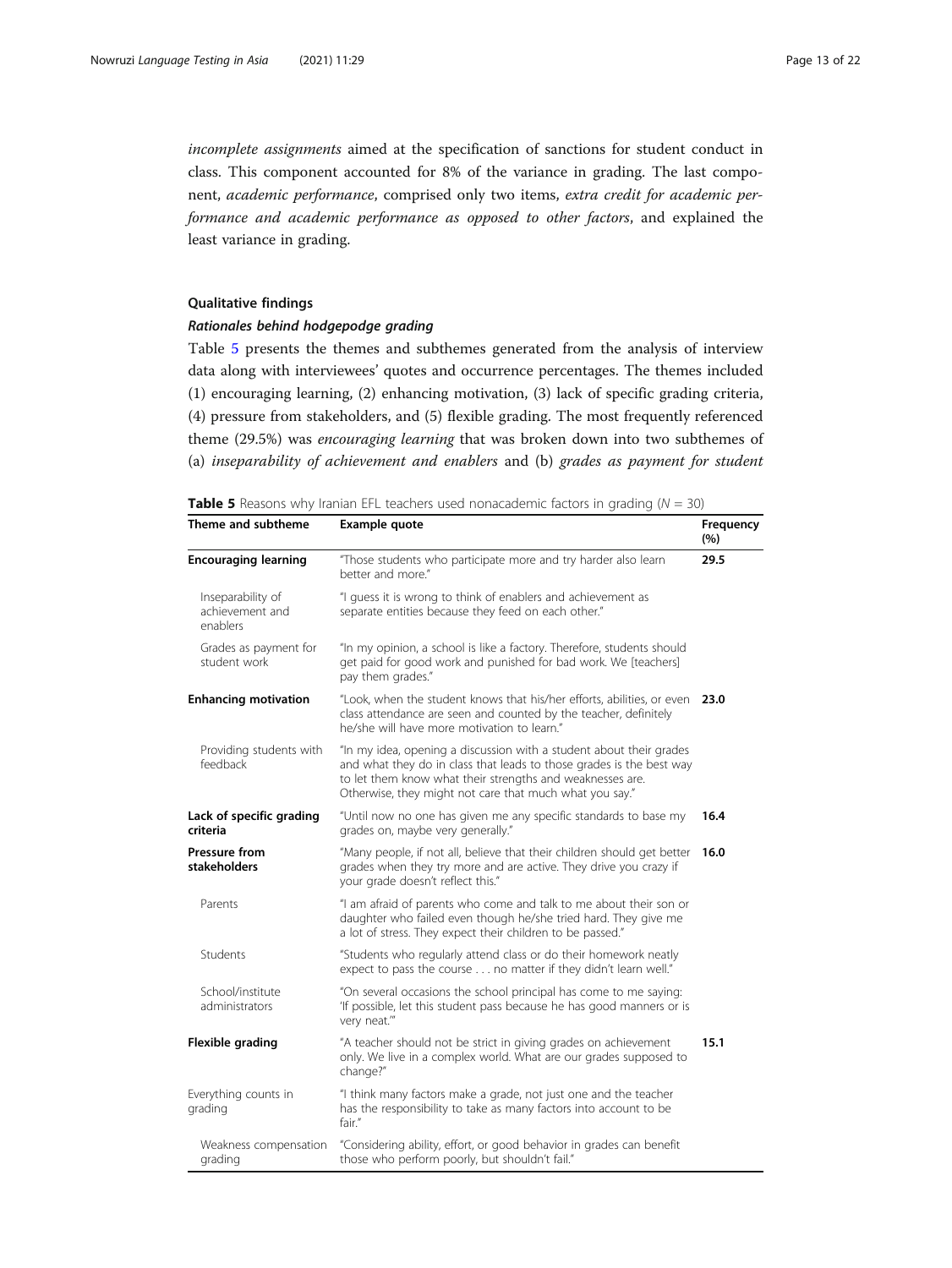work. The second theme, *motivation enhancement*, focused on how the inclusion of nonachievement criteria in grading increased student motivation. It consisted of a subtheme that was concerned with the role of feedback in motivating students. Together, the first two themes, learning encouragement and motivation enhancement, constituted the most important reasons as to why EFL teachers integrated nonacademic factors into their grading. The third theme, lack of specific grading criteria, was elicited from teachers' complaints about the absence of any grading guidelines to which they refer for grading. In teachers' opinions, the presence of such criteria could enhance grading by providing teachers, particularly novice teachers, with a frame of reference. Pressure from stakeholders was the fourth theme that constituted three subthemes that centered on pressure from (a) parents, (b) students, and (c) school/institute administrators. Finally, the flexible grading theme, which was mentioned the least by interviewees (15.1%) yielded two minor themes as (a) everything counts in grading and (b) weakness compensation grading.

#### Encouraging learning

The majority of teachers believed that using nonacademic factors in grading, particularly enablers, enhanced learning. One teacher approved of this by saying: "Learning manifests itself through effort . . . . Where there is some effort, there should be some learning, too." Extensive use of nonachievement grading factors for learning was similarly endorsed by other teachers. "Those [students] who participate more and try harder also learn better and more," was an experienced teacher's response to why he valued effort in grading. Also, teachers thought that since improvement was the by-product of learning, failing to consider improvement in grading would discourage learning. One teacher rhetorically asked, "How can the teacher see improvement [in student work] and remain indifferent [to it]?" Even questioning the role of improvement or effort as grading criteria faced criticism by some teachers. For them, learning was the superordinate goal that justified teachers' reliance on various grading factors to determine grades. The analysis of additional comments produced the following subthemes.

Inseparability of achievement and enablers Several teachers believed that academic and nonacademic factors coalesced as a grading system and it was hard to separate them. For example, a teacher commented that "Effort, ability, improvement, and learning feed on each other and are interwoven." Another teacher pointed to the fusion of all grading factors this way: "I always thought effort meant improvement and improvement quite often meant learning . . . . like a chain . . . . Grading should capture all." The chain analogy demonstrates the inseparability of grading factors and justifies their use for advocating learning. Grading, for many teachers, was just a means to promote learning. Accordingly, one teacher remarked, "There's no effort without result and grades should reflect it [effort]." In a similar tone, another teacher declared, "Grades that do not take effort, improvement, participation into account have a limited meaning."

Grades as payment for student work Grades were seen by many teachers as payments in exchange for student effort. Teachers likened their grading to a type of transaction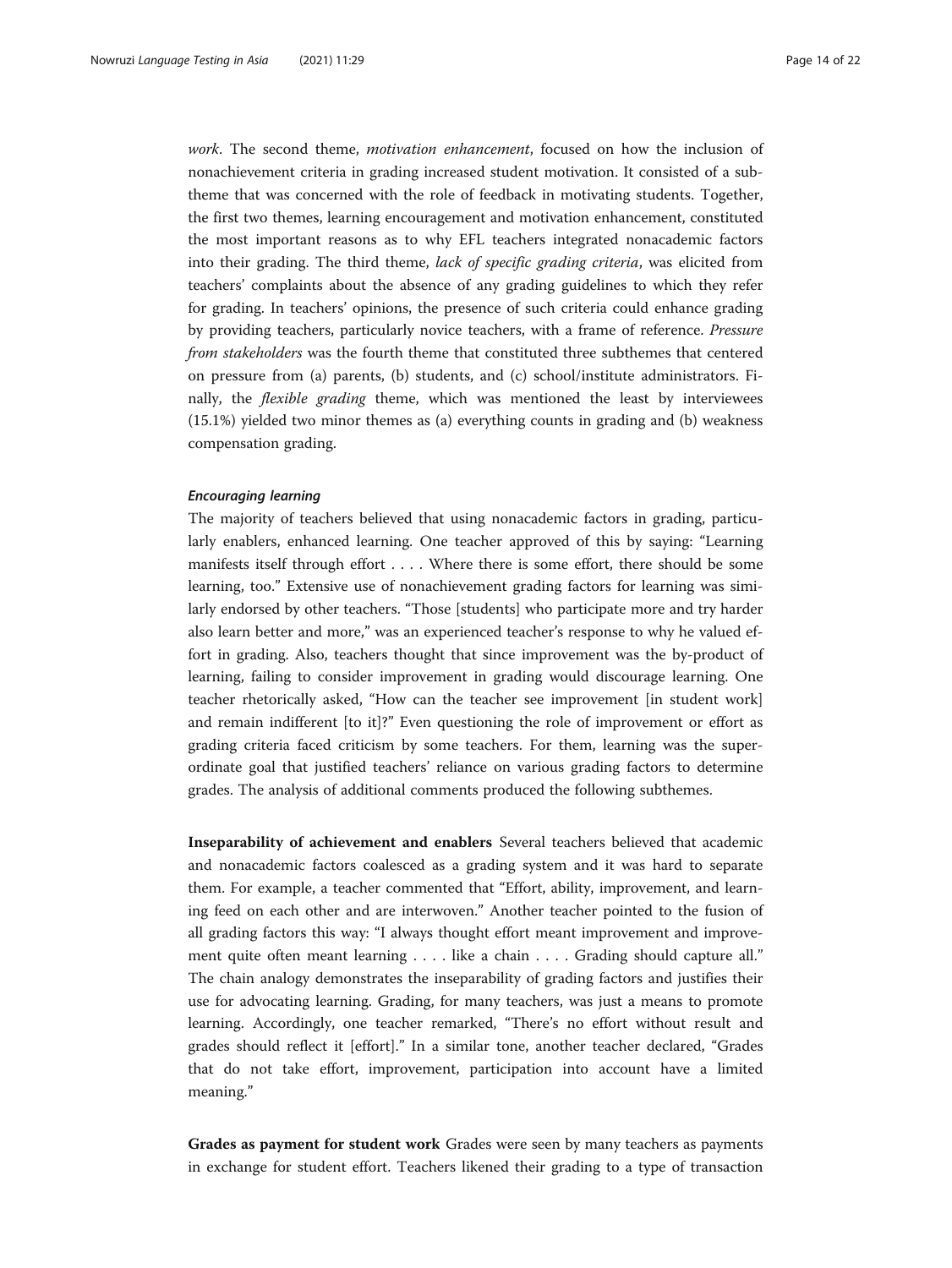between the work done and the grade earned. This was evidenced when a teacher explained, "In my opinion, a school looks like a factory. They [students] should get paid for good work and punished for bad work. We [teachers] pay them grades." Other teachers approved of the grade-as-payment notion when emphasizing that they 'pulled for students' (McMillan, [2001\)](#page-21-0) by raising their low grades in return for efforts expended, particularly in borderline cases. A teacher noted that she visualized her students and all their individual contributions to class when promoting failing grades, saying, "Students should reap what they sew during the term." Similar comments constituted a significant portion of interview contents.

#### Enhancing motivation

The second important theme was using nonacademic grading factors as motivators of student learning. Teachers clearly indicated that integrating factors such as effort, improvement, and participation into grades raised student motivation to learn. One teacher commented: "If you mind your students' efforts, they will be more motivated to attend the class." Another teacher said: "The student who makes an effort that is reflected in her grade will be better motivated to attend class." Even when the interviewer reminded a teacher that such amalgamation conflated grade meaning, he rhetorically responded: "How else can we appreciate students' efforts meaningfully [emphasis added by the researcher] and keep their morale high if not by grades?" However, whether or not mixing academic and nonacademic factors into grades enhances motivation remains open to skepticism.

Providing students with feedback Some interviewees stated that considering nonacademic factors in grading broadened their opportunities to give students feedback they needed to stay motivated. A teacher commented, "Talking about their [students'] effort or how much they have improved makes my pupils want to do better and better." Another teacher said that one of the most efficient ways for her to interact with learners about their performance was to hold conferences with them about what more they needed to do to improve and how this could influence their grades. Also, many teachers viewed gradebased interactions with students as chances to communicate their expectations of what mattered the most in their classroom assessments to students.

#### Lack of specific grading criteria

Another rationale for assigning amalgamated grades to students was lack of specific grading criteria that accounted for 16.4% of all elicited codes (see Table [5](#page-12-0)). Many teachers acknowledged that they had received no specific training in grading during teacher education programs. One teacher reported: "So far, no specific standards were given to me, or to any other teacher, to base our grades on." In fact, some teachers looked perplexed when asked about official grading factors. One interviewee indirectly referred to teachers' reliance on their gut feelings for assigning grades by stating: "Grades are based on what works to the best interest of students." He added: "When you become a teacher, this is *you* [emphasis added] who should learn how to grade. It's a trial and error game." Few respondents referred to some forms of grading schemes proposed by heads of schools or institutes, but they failed to elaborate on them.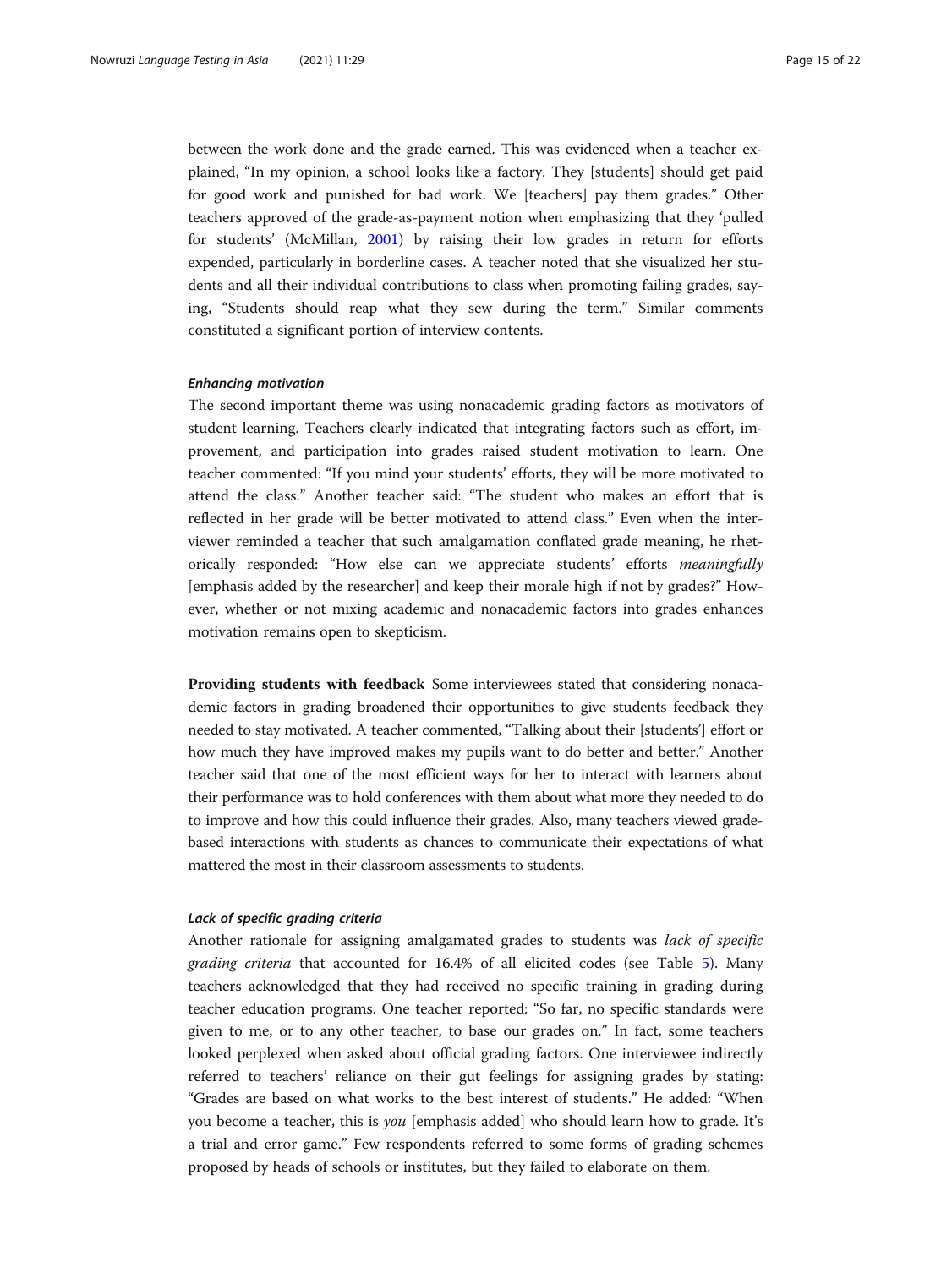#### Pressure from stakeholders

As shown in Table [5](#page-12-0), pressure from stakeholders was another reason given by interviewees to explain or justify their amalgamated grading. Students and parents exerted pressure on teachers to accommodate their grades. For instance, one teacher stated that: "Many parents, if not all, think that their children deserve higher grades when they appear to be trying harder. Some of them drive you [teachers] crazy if your grades do not reflect this [student effort]." Similarly, another teacher agreed that students who actively participated in class discussions or did their homework neatly expected to earn higher grades. Considering this, one of the teachers said: "They [students who made an effort] expect to get good grades, no matter if they did or didn't learn enough." One institute teacher approved of parental pressure by stating: "I'm afraid of parents who come and talk me into promoting their child's failing grade when they think he/she should not have failed." Furthermore, some teachers complained about school or institute administrators for pressurizing them to accommodate grades. An experienced teacher admitted that on several occasions the school principal had asked him to consider raising some students' grades without legitimate reasons.

#### Flexible grading

The final theme was concerned with the use of nonacademic factors to ensure grading flexibility. Many teachers explained that they considered a wide variety of factors in their grading to maximize the chances for students to succeed. Accordingly, one teacher stated that she believed teachers should be "strict in teaching, but lenient in grading." She clarified her argument by adding, "We live in a complex world and this complexity will be reflected in the factors influencing grades, too." Teachers also believed that in order for grades to be equitable indicators of student performance, they should capture all that a student demonstrated in class. One teacher remarked: "I think many factors make a grade, not just one, to be as fair as possible." Another teacher asked: "If grades should be based on achievement only, then how should student effort be appreciated?" Furthermore, some teachers considered nonacademic factors in grading as a strategy to compensate for weaknesses in students' performances. Nonachievement factors gave teachers reasons to raise the grades of students who did not deserve receiving failing grades. One teacher commented, "Considering ability, effort, or good behavior in grades can benefit those who perform poorly, but shouldn't fail."

#### **Discussion**

The purpose of this explanatory sequential mixed methods research (Creswell & Plano Clark, [2018\)](#page-20-0) was to examine the grading practices of Iranian English language teachers in secondary schools and private EFL institutes. Specifically, the quantitative phase of this study aimed at identifying the factors teachers used to determine grades. The follow-up qualitative phase then elaborated on teachers' rationales for assigning 'hodgepodge grades' (Brookhart, [1991](#page-20-0)) to students. The findings from both phases were subsequently integrated with the aim of providing more insight into EFL teachers' grading decision-making.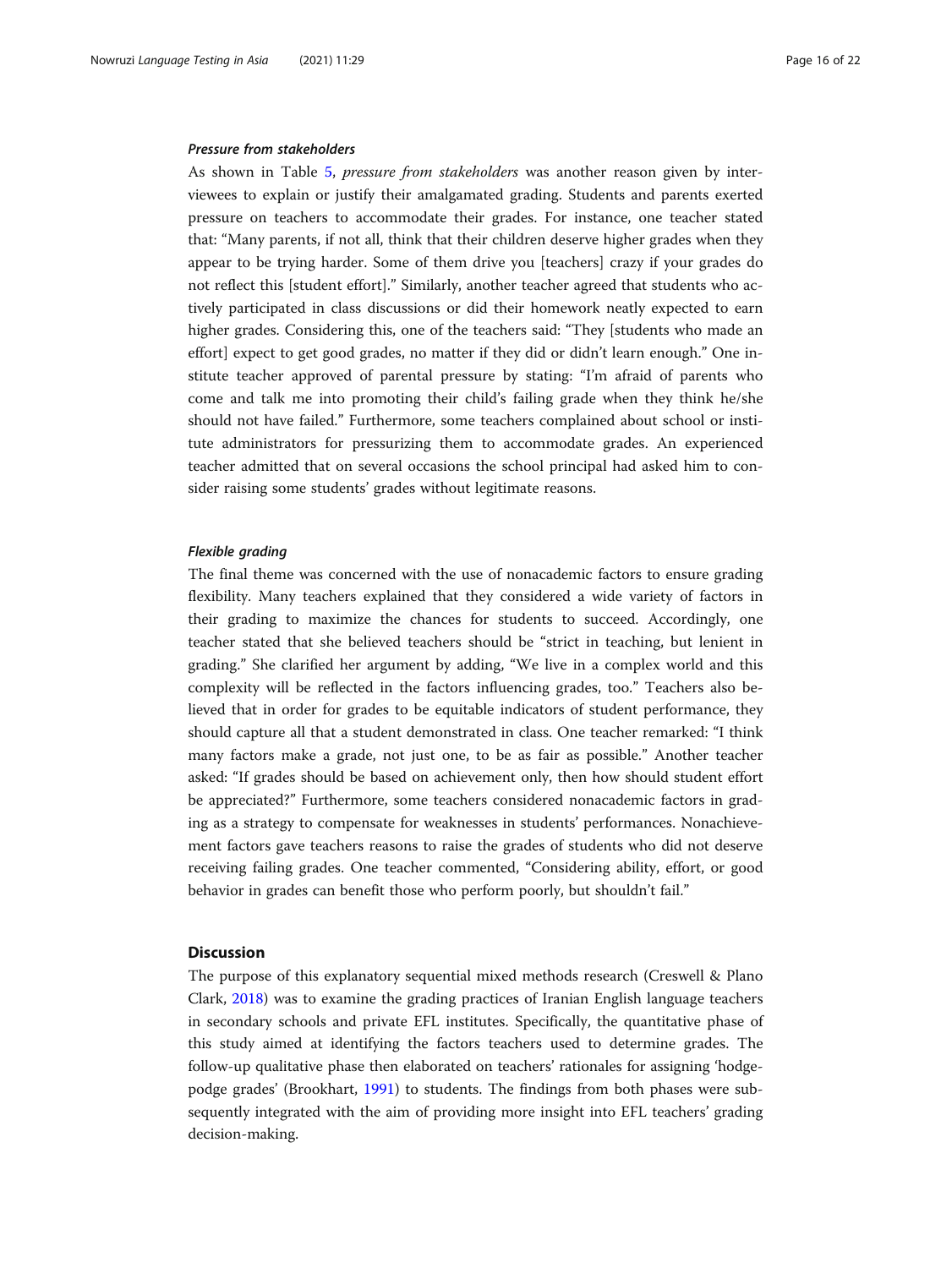#### Hodgepodge grading reiterated

In response to research questions 1 and 2, the results of both descriptive and factor analyses showed that, contrary to measurement experts' recommendations, teachers attached the most weight to nonachievement factors when determining grades in both settings. This finding was not surprising and was reported in numerous earlier research (Brookhart et al., [2016;](#page-20-0) Duncan & Noonan, [2007;](#page-20-0) Guskey, [2011;](#page-20-0) Guskey & Link, [2019](#page-21-0); Nowruzi & Amerian, [2020](#page-21-0); Randall & Engelhard, [2009](#page-21-0), [2010](#page-21-0); Sun & Cheng, [2013](#page-21-0); Yesbeck, [2011\)](#page-21-0). What was surprising, however, was that achievement factors such as mastery of learning objectives and academic performance were quite marginalized in Iranian EFL teachers' grading practices, similar to what was reported in the Chinese EFL instruction context (e.g., Cheng & Sun, [2015](#page-20-0); Sun & Cheng, [2013](#page-21-0)). This finding contrasted with what McMillan [\(2001\)](#page-21-0) and McMillan et al. [\(2002\)](#page-21-0) had reported where academic achievement was the main grading factor even when enablers' influences on grades were significant.

Academic enablers were found to be the primary grading component in this study. Contrary to what Guskey and Link ([2019\)](#page-21-0) reported, student effort had the heaviest weighting in determining grades here. This was consistent with Brookhart et al. ([2016](#page-20-0)) who referred to effort as the "key element in grading" in their review (p. 22). From the social constructivist perspective, teachers may consider effort and participation as their primary grading criteria on the grounds that they believe engagement in learning is a true indicator of achievement or it contributes to learning. If this is true, Iranian teachers' grading practices tend to be more pedagogically oriented than measurementoriented. Teachers appear to be primarily concerned with the consequences of grades for instruction and learning rather than grade meaning and use (Brookhart, [1993](#page-20-0); Sun & Cheng, [2013](#page-21-0)). This would problematize teachers' high-stakes instructional decisions (DeLuca et al., [2017](#page-20-0)).

The second grading component used by Iranian EFL teachers, external benchmarks, centered on comparing students' current performances with their previous performance or with those of their peers. This component may be comparable with what Cheng and Sun ([2015](#page-20-0)) termed norm/objective-referenced factor. However, class participation does not belong here, contrary to what Cheng and Sun reported. This might be because participation counts as some effort by the student to learn or to manifest learning and, therefore, is considered to be an enabling factor (McMillan, [2001](#page-21-0)). With regard to performance comparisons, what matters is the mechanism behind drawing such comparisons. The interview data suggested that it was highly improbable that student performances are compared systematically and objectively. It seems more likely that such comparisons are made subjectively, with reference to images formed in teachers' minds about students' past performances. Such mental representations are frequently influenced by teachers' beliefs and values about what counts as academic performance and thus, tend to be highly individualized (Randall & Engelhard, [2010](#page-21-0)).

Still another key grading component in the Iranian context was referred to as classroom-management grading. It appears that teachers employed grades for behavioral purposes with the ultimate goal of managing their classes more efficiently (Bonner & Chen, [2009;](#page-20-0) Brookhart, [1993](#page-20-0), [1994;](#page-20-0) Nowruzi & Amerian, [2020\)](#page-21-0). This can occur either directly by the inclusion of students' disruptive behavior in grading or indirectly by assigning zeros rather than partial credit for incomplete homework. In reality, teachers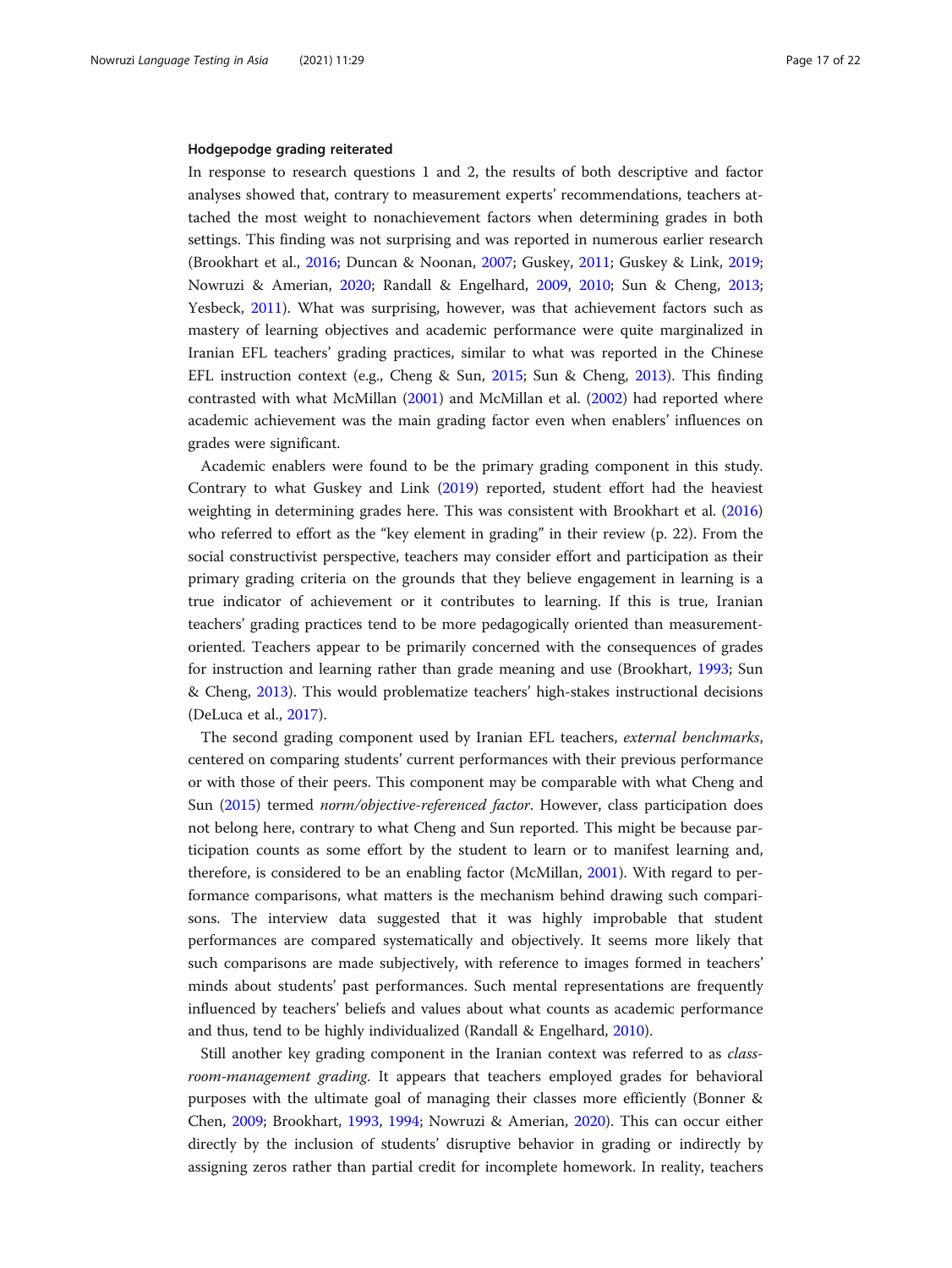tend to use grades to canalize student behavior with the intention of creating environments that are conducive to learning rather than to measure achievement. One possible explanation is that in teachers' views or even in the views of parents and students, effective classroom management pertains to teachers' competence in managing their classrooms. It is likely that assigning zeros instead of partial credit for incomplete homework is consistent with the punitive uses of grading (Dyrness & Dyrness, [2008](#page-20-0); Reeves, [2004\)](#page-21-0), whereas assigning extra credit for nonacademic performance is the other end of the spectrum, i.e., the use of grades for encouraging positive behavior.

Overall, the subjectivity of nonacademic factors on the one hand, and extensive idiosyncrasies in considering such factors for determining grades on the other hand, suggest that Iranian secondary and private institute teachers assign hodgepodge grades (Brookhart, [1991\)](#page-20-0) of effort, improvement, ability, participation, and achievement. This poses a significant threat to the validity of the various interpretations and uses that stakeholders make of grades because grades no longer seem to communicate what students, parents, and even teachers expect them to communicate, i.e., achievement. At this point, it would be helpful to look at reasons for such hodgepodge grading from the teachers' own perspectives.

#### Rationale behind Iranian EFL teachers' hodgepodge grading

In response to the third research question as to why Iranian EFL teachers assign hodgepodge grades to student work, the qualitative analyses of the interviews revealed that teachers prioritized nonacademic factors in grading for five main reasons including learning encouragement, motivation enhancement, lack of specific grading criteria, pressure from stakeholders, and maintenance of grading flexibility.

Considering nonachievement factors in grading to encourage learning that was referred to in other studies as one of the rationales behind conflated grading (e.g., Kunnath, [2016](#page-21-0); McMillan, [2001,](#page-21-0) [2003;](#page-21-0) Sun & Cheng, [2013\)](#page-21-0) probably stems from teachers' belief in that there is a trade-off between the degree of engagement in learning activities and terminal learning outcomes. Such reasoning seems to be consistent with the social constructivist theory of learning. It appears that many teachers give priority to learning and use classroom assessment as a means of advocating further learning rather than measuring the extent of learning (McMillan & Nash, [2000;](#page-21-0) Sun & Cheng, [2013](#page-21-0)). As Kunnath ([2016](#page-21-0)) mentioned, classroom assessment and grading is subsumed under teachers' overarching teaching and learning philosophy. Also, it seems that such a philosophy originates from teachers' beliefs and values that McMillan ([2003](#page-21-0)) and McMillan and Nash [\(2000\)](#page-21-0) referred to in their classroom assessment models. In other words, teachers' beliefs and values that are distilled from sociocultural and educational values of the society in which they live tend to play important roles in shaping grades as a byproduct of classroom assessments.

The second reason for inflating grades, i.e., enhancing motivation, which was verified by previous research (Black & William, [1998](#page-20-0); Brookhart, [1994](#page-20-0); Crooks, [1988](#page-20-0); McMillan, [2003](#page-21-0); McMillan & Nash, [2000;](#page-21-0) Oosterhof, [2001\)](#page-21-0) can be discussed in a similar vein. This finding is consistent with Kelly's [\(2008](#page-21-0)) warning that awarding failing grades results in poor motivation and low engagement in learning. Based on teachers' beliefs, it appears that as participation in class activities enhances learning, it can similarly raise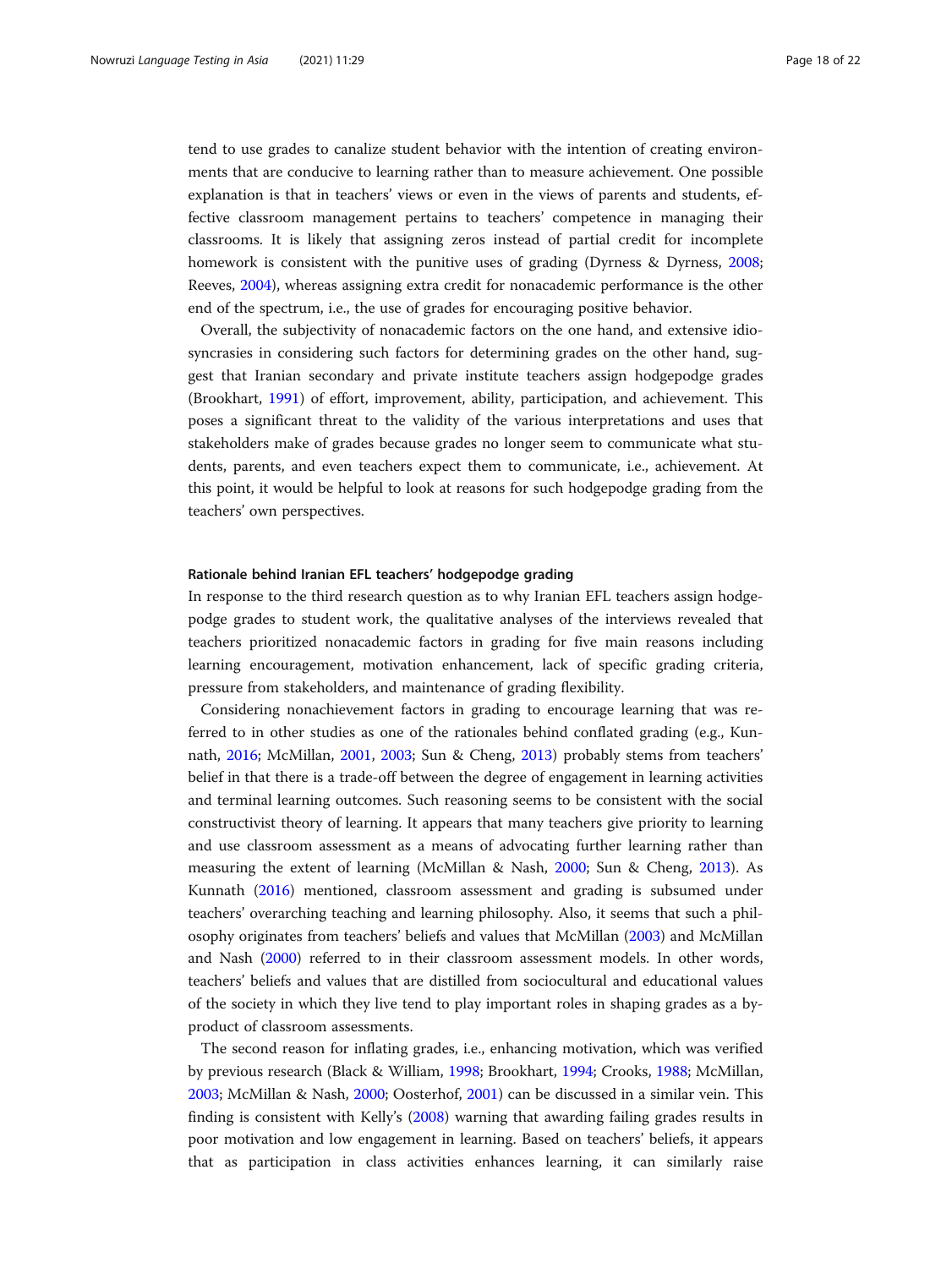motivation. Therefore, encouraging learning and raising motivation are classified as two internal factors (McMillan, [2001](#page-21-0), [2003;](#page-21-0) Simon et al., [2010](#page-21-0)) that are dependent on teachers' beliefs. However, what gains prominence, from the classical measurement theory perspective, is that formative assessments and grades arising from them will not problematize measurement as long as they are not used for summative purposes (Airasian, [2000\)](#page-20-0). In other words, teachers should beware of acting as coaches and judges simultaneously (Bishop, [1992](#page-20-0)).

The third and fourth reasons for amalgamated grading, lack of specific grading criteria and pressure from stakeholders, can be seen as external factors (McMillan, [2003](#page-21-0)) that influence grades. Teachers do not act only on the basis of internal factors to make grade-based decisions; external factors such as parental pressure and the absence of distinct grading criteria are classroom realities that cause teachers not to put all their assessment eggs in the basket of achievement (Cheng & Wang, [2007;](#page-20-0) Davison, [2004](#page-20-0)). That is why teachers decide to consider an array of factors rather than a single factor in determining grades, a process which contributes to assigning multidimensional grades by combining different academic and nonacademic factors (Brookhart, [1993](#page-20-0); Cheng & Sun, [2015;](#page-20-0) Nowruzi & Amerian, [2020](#page-21-0)).

The role of the fifth reason, flexibility in grading, gains special importance here. Teachers' flexibility in integrating various factors into grades can be interpreted as a leeway for them to strike a balance between internal and external forces, as reported by McMillan and Nash [\(2000](#page-21-0)). A number of studies referred to this as an effort by the teacher to assign fair grades to students (Kunnath, [2016;](#page-21-0) Sun & Cheng, [2013\)](#page-21-0). Kunnath ([2016](#page-21-0)) stated that integrating nonachievement factors into grades enhances fairness in grading. However, from the measurement experts' views, when grades reflect characteristics other than achievement, interpretations and uses arising from them are not valid and, most probably, such grades are not fair, as well. Thus, it appears that laxity in grading is an effort by the teacher to align the forces that shape grades rather than attempts to enhance grading fairness.

The fourth research question was concerned with how the qualitative findings provide a better insight into the quantitative results in this mixed methods study. The first point to mention is that qualitative findings explain why nonachievement factors have always been and will probably be an indispensable part of grades, even when teachers have been trained to base their grades on achievement or similar grading guidelines have been available (Cross & Frary, [1999](#page-20-0); Duncan & Noonan, [2007](#page-20-0); Guskey, [2009\)](#page-20-0). Such findings show that one of the most influential internal factors that strongly influences grades is teachers' long-held beliefs and values that do not change overnight. The fact that grades are multidimensional (Bowers, [2009\)](#page-20-0) lends itself to the impacts of strong internal and external factors that determine the nature of grades in the long run.

#### Conclusion

Although this study offers new insights into EFL teachers' grading practices, some limitations exist. The first limitation is that this study addressed the grading practices of only EFL teachers. Broadening the scope of the study to include teachers teaching different subject matters and elementary school teachers can be more enlightening. The second limitation concerns participant selection for the qualitative phase. The results could have been even more reliable if the sample was selected using randomization,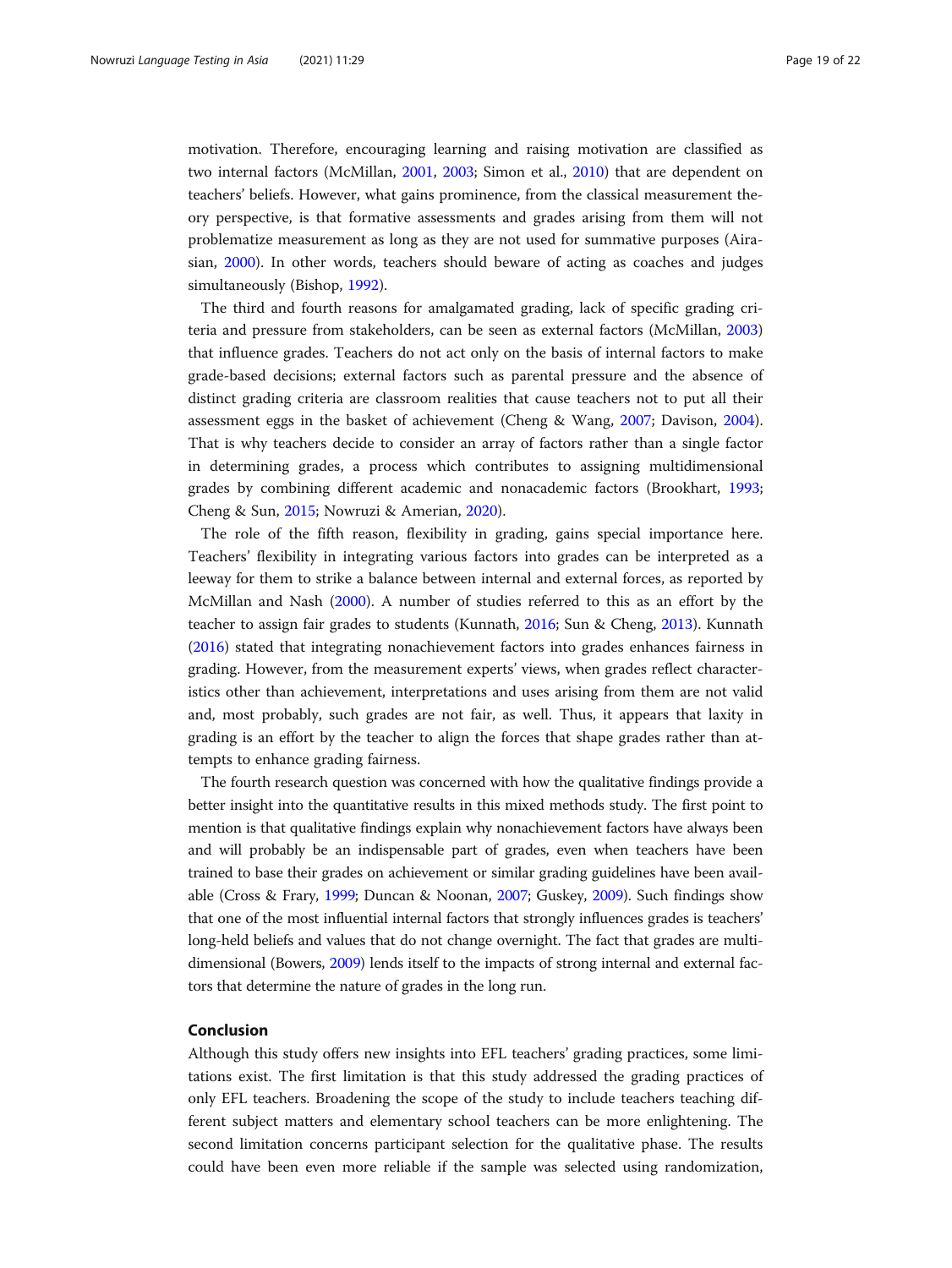<span id="page-19-0"></span>rather than convenience sampling. Still another limitation concerns combining the grading findings of secondary EFL teachers in both junior and senior high schools. Iranian senior EFL teachers' grading practices are likely to be more heavily influenced by external factors such as the university entrance examination. Combining the results for all secondary teachers might have confounded the research outcomes.

#### Implications and future directions

The implications of this mixed methods study are threefold. The first implication is that because grades were found to be inaccurate indicators of students' academic performance (Baird, [2013;](#page-20-0) Riley & Ungerleider, [2019](#page-21-0); Smaill, [2013\)](#page-21-0), great caution should be exercised when using them for making summative instructional decisions. Future research should focus on finding ways to encourage teachers to critically evaluate their core educational beliefs and values and the impacts of such beliefs on grades they assign. Such introspection can help teachers become more measurement-oriented when utilizing classroom assessments. Secondly, the findings of this study provided concrete evidence that teachers used grades formatively to improve motivation and learning. Future research needs to tap on the distinction between formative and summative assessment types to foster transparency in grading and accountability in assessment. This can help minimize the risk of using the right assessment for the wrong purposes. Also, a reconceptualization of traditional measurement theories to create classroom-friendly assessment packages can be on the agenda for any upcoming research (Brookhart, [2003](#page-20-0); Moss, [2003\)](#page-21-0). The third implication concerns the absence of grading standards. Providing teachers with non-prescriptive grading guidelines can help grades become more accurate indicators of achievement, resulting in more objectivity and fairness in grading.

#### **Abbreviations**

CA: Classroom assessment; EFL: English as a foreign language; ESL: English as a second language; PCA: Principal component analysis; PCT: Personal construct theory

#### Supplementary Information

The online version contains supplementary material available at [https://doi.org/10.1186/s40468-021-00145-2.](https://doi.org/10.1186/s40468-021-00145-2)

Additional file 1. Teachers' classroom assessment and grading practices survey Additional file 2. Grading interview protocol

#### Acknowledgements

Special thanks to the editor and reviewers.

#### Author's contributions

The author read and approved the final manuscript.

#### Funding

No funding was received from any specific funding agencies.

#### Availability of data and materials

The datasets used and/or analyzed during the current study are available from the corresponding author on reasonable request.

#### **Declarations**

#### Competing interests

The author declares that he has no competing interests.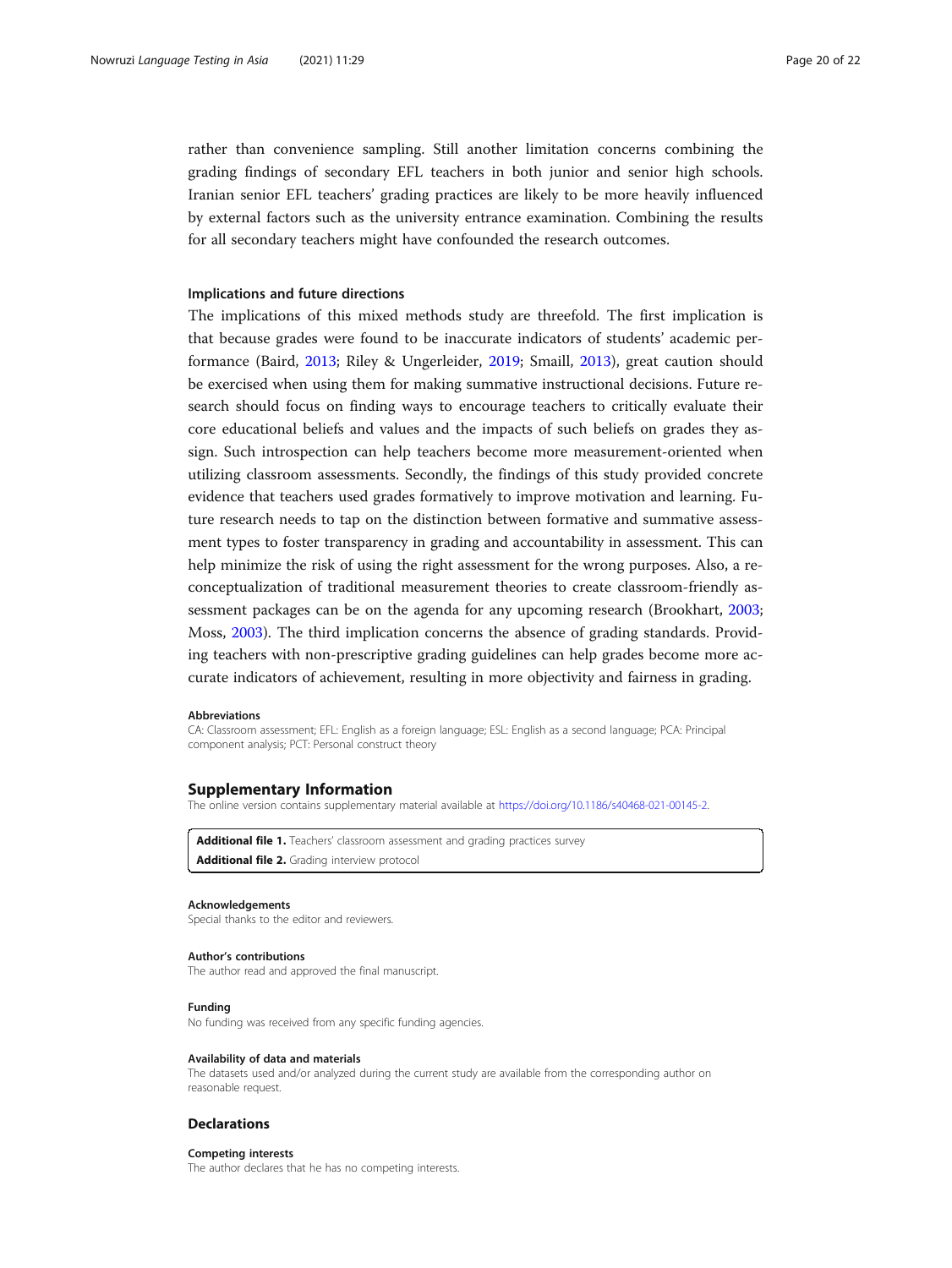#### <span id="page-20-0"></span>Received: 4 August 2021 Accepted: 30 September 2021 Published online: 19 October 2021

#### References

Airasian, P. (2000). Assessment in the classroom: A concise approach, (2nd ed., ). Boston: McGraw-Hill.

Ary, D., Jacobs, L. C., Sorensen, C. K., & Walker, D. A. (2014). Introduction to research in education, (9th ed., ). Belmont: Wadsworth, Cengage Learning.

- Baird, J.-A. (2013). Judging students' performances. Assessment in Education: Principles, Policy & Practice, 20(3), 247–249. [https://](https://doi.org/10.1080/0969594X.2013.812396) [doi.org/10.1080/0969594X.2013.812396](https://doi.org/10.1080/0969594X.2013.812396).
- Bishop, J. H. (1992). Why U.S. students need incentives to learn. Educational Leadership, 49(6), 15–18.
- Black, P., & William, D. (1998). Assessment and classroom learning. Assessment in Education: Principles, Policy & Practice, 5(1), 7– 74. [https://doi.org/10.1080/0969595980050102.](https://doi.org/10.1080/0969595980050102)

Bonner, S. M., & Chen, P. P. (2009). Teacher candidates' perceptions about grading and constructivist teaching. Educational Assessment, 14(2), 57–77. [https://doi.org/10.1080/10627190903039411.](https://doi.org/10.1080/10627190903039411)

Bowers, A. J. (2009). Reconsidering grades as data for decision making: More than just academic knowledge. Journal of Educational Administration, 47(5), 609–629. <https://doi.org/10.1108/09578230910981080>.

Bowers, A. J. (2011). What's in a grade? The multidimensional nature of what teacher-assigned grades assess in high school. Educational Research and Evaluation, 17(3), 141–159. [https://doi.org/10.1080/13803611.2011.597112.](https://doi.org/10.1080/13803611.2011.597112)

Brennan, R. T., Kim, J. S., Wenz-Gross, M., & Siperstein, G. N. (2001). The relative equitability of high-stakes testing versus teacher-assigned grades: An analysis of the Massachusetts Comprehensive Assessment System (MCAS). Harvard Educational Review, 71(2), 173–216. Retrieved from [http://hepg.org/her/abstract/104.](http://hepg.org/her/abstract/104) [https://doi.org/10.17763/haer.71.2.](https://doi.org/10.17763/haer.71.2.v51n6503372t4578) [v51n6503372t4578](https://doi.org/10.17763/haer.71.2.v51n6503372t4578).

Brindley, G. (2007). Editorial. Language Assessment Quarterly, 4(1), 1–5. [https://doi.org/10.1080/15434300701348268.](https://doi.org/10.1080/15434300701348268) Brookhart, S. M. (1991). Grading practices and validity. Educational Measurement: Issues and Practice, 10(1), 35–36. [https://doi.](https://doi.org/10.1111/j.1745-3992.1991.tb00182.x) [org/10.1111/j.1745-3992.1991.tb00182.x](https://doi.org/10.1111/j.1745-3992.1991.tb00182.x).

- Brookhart, S. M. (1993). Teachers' grading practices: Meaning and values. Journal of Educational Measurement, 30(2), 123–142. <https://doi.org/10.1111/j.1745-3984.1993.tb01070.x>.
- Brookhart, S. M. (1994). Teachers' grading: Practice and theory. Applied Measurement in Education, 7(4), 279–301. [https://doi.](https://doi.org/10.1207/s15324818ame0704_2) [org/10.1207/s15324818ame0704\\_2.](https://doi.org/10.1207/s15324818ame0704_2)

Brookhart, S. M. (2003). Developing measurement theory for classroom assessment purposes and uses. Educational Measurement: Issues and Practice, 22(4), 5–12. [https://doi.org/10.1111/j.1745-3992.2003.tb00139.x.](https://doi.org/10.1111/j.1745-3992.2003.tb00139.x)

- Brookhart, S. M. (2004). Grading. Upper Saddle River: Pearson Education.
- Brookhart, S. M. (2013). The use of teacher judgement for summative assessment in the USA. Assessment in Education: Principles, Policy & Practice, 20(1), 69–90. <https://doi.org/10.1080/0969594X.2012.703170>.
- Brookhart, S. M., Guskey, T. R., Bowers, A. J., McMillan, J. H., Smith, J. K., Smith, L. F., … Welsh, M. E. (2016). A century of grading research: Meaning and value in the most common educational measure. Review of Educational Research, 86(4), 803–848. [https://doi.org/10.3102/0034654316672069.](https://doi.org/10.3102/0034654316672069)

Cheng, L., & Sun, Y. (2015). Teachers' grading decision making: Multiple influencing factors and methods. Language Assessment Quarterly, 12(2), 213–233. [https://doi.org/10.1080/15434303.2015.1010726.](https://doi.org/10.1080/15434303.2015.1010726)

- Cheng, L., & Wang, X. (2007). Grading, feedback, and reporting in ESL/EFL classrooms. Language Assessment Quarterly, 4(1), 85–107. [https://doi.org/10.1080/15434300701348409.](https://doi.org/10.1080/15434300701348409)
- Cizek, G. J. (1996). Grades: The final frontier in assessment reform. NASSP Bulletin, 80(584), 103–110. [https://doi.org/10.1177/01](https://doi.org/10.1177/019263659608058416) [9263659608058416](https://doi.org/10.1177/019263659608058416).
- Creswell, J. W., & Plano Clark, V. L. (2018). Designing and conducting mixed methods research, (3rd ed., ). Los Angeles, CA: SAGE Publications, Inc.
- Creswell, J. W., Plano Clark, V. L., Gutmann, M., & Hanson, W. (2003). Advanced mixed methods research designs. In A. Tashakkori, & C. Teddlie (Eds.), Handbook on mixed methods in the behavioral and social sciences, (pp. 209–240). Thousand Oaks: Sage Publications.

Crooks, T. J. (1988). The impact of classroom evaluation practices on students. Review of Educational Research, 58(4), 438–481. [https://doi.org/10.3102/00346543058004438.](https://doi.org/10.3102/00346543058004438)

Cross, L. H., & Frary, R. B. (1999). Hodgepodge grading: Endorsed by students and teachers alike. Applied Measurement in Education, 12(1), 53–72. [https://doi.org/10.1207/s15324818ame1201\\_4.](https://doi.org/10.1207/s15324818ame1201_4)

- Davison, C. (2004). The contradictory culture of teacher-based assessment: ESL teacher assessment practices in Australian and Hong Kong secondary schools. Language Testing, 21(3), 305–334. [https://doi.org/10.1191/0265532204lt286oa.](https://doi.org/10.1191/0265532204lt286oa)
- DeLuca, C., Braund, H., Valiquette, A., & Cheng, L. (2017). Grading policies and practices in Canada: A landscape study. Canadian Journal of Educational Administration and Policy, 184, 4–22.

Duncan, C. R., & Noonan, B. (2007). Factors affecting teachers' grading and assessment practices. Alberta Journal of Educational Research, 53(1), 1–21.

- Dyrness, R., & Dyrness, A. (2008). Making the grade in middle school. Kappa Delta Pi Record, 44(3), 114–118. [https://doi.org/1](https://doi.org/10.1080/00228958.2008.10516507) [0.1080/00228958.2008.10516507.](https://doi.org/10.1080/00228958.2008.10516507)
- Frary, R. B., Cross, L. H., & Weber, L. J. (1993). Testing and grading practices and opinions of secondary teachers of academic subjects: Implications for instruction in measurement. Educational Measurement: Issues and Practice, 12(3), 23-30. [https://](https://doi.org/10.1111/j.1745-3992.1993.tb00539.x) [doi.org/10.1111/j.1745-3992.1993.tb00539.x.](https://doi.org/10.1111/j.1745-3992.1993.tb00539.x)

Greene, J. C., Caracelli, V. J., & Graham, W. F. (1989). Toward a conceptual framework for mixed-method evaluation designs. Educational Evaluation and Policy Analysis, 11(3), 255–274. [https://doi.org/10.3102/01623737011003255.](https://doi.org/10.3102/01623737011003255)

Guba, E. G., & Lincoln, Y. S. (1989). Fourth generation evaluation. Newbury Park: Sage.

- Guskey, T. R. (2009). Bound by tradition: Teachers' views of crucial grading and reporting issues. Paper presented at the Annual Meeting of the American Educational Research Association San Francisco, CA.
- Guskey, T. R. (2011). Stability and change in high school grades. NASSP Bulletin, 95(2), 85–98. [https://doi.org/10.1177/019263](https://doi.org/10.1177/0192636511409924) [6511409924.](https://doi.org/10.1177/0192636511409924)

Guskey, T. R. (2015). On your mark. Bloomington: Solution Tree Press.